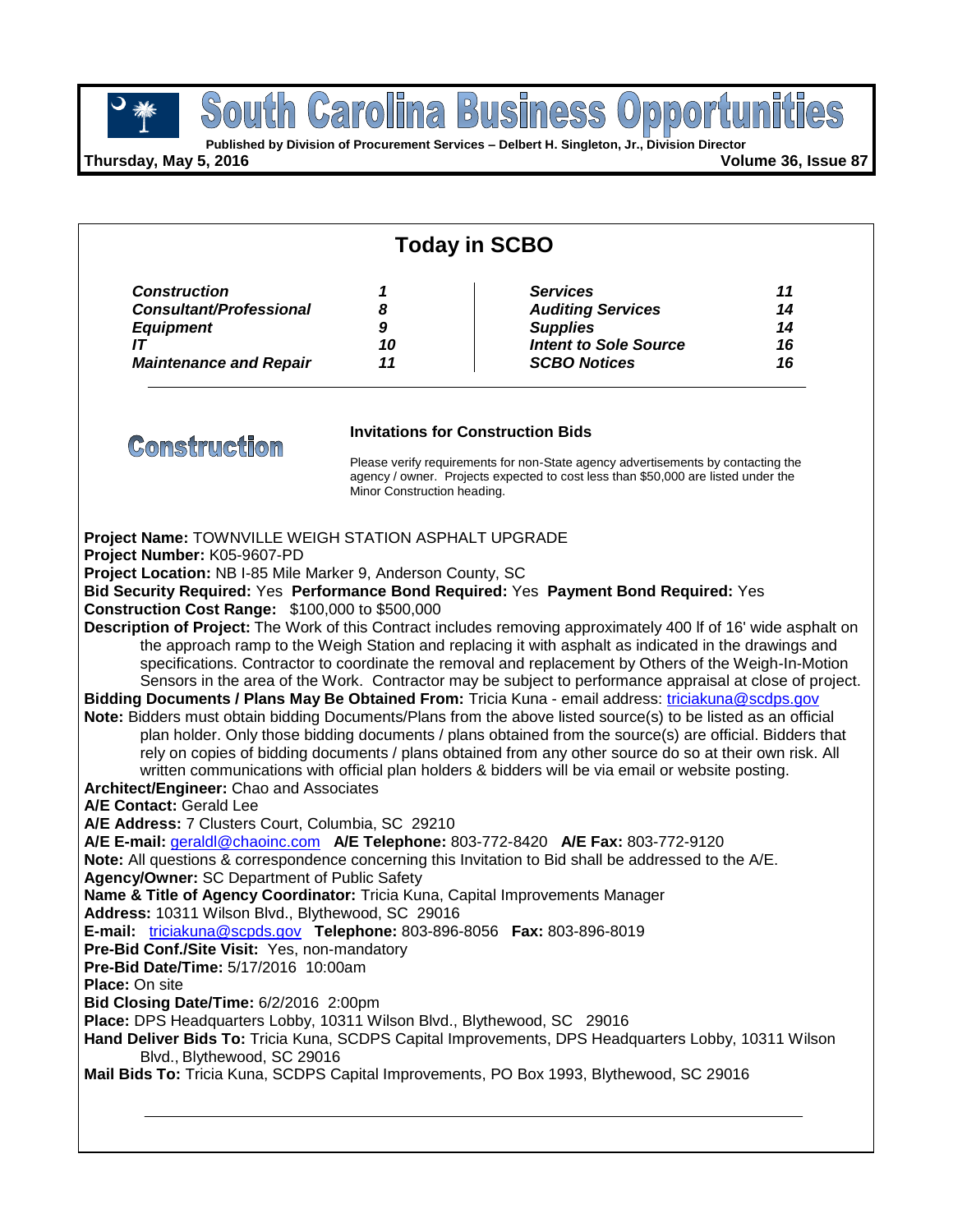**Thursday, May 5, 2016 2 Volume 36, Issue 87**

| Project Name: CARIO MIDDLE SCHOOL & PINCKNEY ELEMENTARY SCHOOL TOILET RENOVATIONS                                       |
|-------------------------------------------------------------------------------------------------------------------------|
| Project Number: 16-CMG-B-018                                                                                            |
| Project Location: 3500 & 3300 Cario Blvd., Mt. Pleasant, SC 29466                                                       |
| Bid Security Required: Yes Performance Bond Required: Yes Payment Bond Required: Yes                                    |
| Description of Project: Demolish toilet partitions and toilet accessories; Demolish plastic laminate counter tops,      |
| sinks and faucets; Replace urinal and toilet flush valves; Patch and Paint CMU Walls; Provide new toilet                |
| partitions and toilet accessories; Provide new hand dryers; Provide new integral sinks and faucets; Pow-                |
| er wash, deep clean existing ceramic tile and provide 'Never Strip, Deep Clean, Grout Color and Tile                    |
| Sealer'; Unit Cost for ceiling tiles. Alternate No. 1 - Remove and Replace toilet and urinal valve. Alternate           |
| No. 2 - Building 871 only, remove and replace and add new warm air dryer. Contractor may be subject to                  |
| performance appraisal at close of project.                                                                              |
| Bidding Documents / Plans May Be Obtained From: Duncan Parnell, Inc. @ dpibidroom.com                                   |
| Plan Deposit: Cost of Reproduction                                                                                      |
| In Addition To The Above Official Source(s) Bidding Documents / Plans Are Also Available At: The Pro-                   |
| gram Manager: Cumming Construction Management, Inc., 3820 Faber Place Drive, Suite 600, N.                              |
| Charleston, SC 29405                                                                                                    |
| Architect/Engineer: SGA Architecture                                                                                    |
| A/E Contact: Mike Nixon                                                                                                 |
| A/E Address: 1535 Hobby Street, Suite 204, N. Charleston, SC 29405                                                      |
| A/E E-mail: MikeN@SGAarchitecture.com                                                                                   |
| A/E Telephone: 843-853-4506                                                                                             |
| Note: All questions & correspondence concerning this Invitation to Bid shall be addressed to the A/E.                   |
| Agency/Owner: Charleston County School District (Program Manager: Cumming Construction Management,                      |
| Inc.)                                                                                                                   |
| Name & Title of Agency Coordinator: Debra Luce, Procurement Services                                                    |
| Address: 3999 Bridge View Drive, N. Charleston, SC 29405                                                                |
| E-mail: debra_luce@charleston.k12.sc.us                                                                                 |
| Telephone: 843-566-8141                                                                                                 |
| Pre-Bid Conf./Site Visit: Yes, non-mandatory<br>Pre-Bid Date/Time: 5/18/2016 10:00am                                    |
| Place: Cumming Construction Management, Inc., 3820 Faber Place Drive, Suite 600, N. Charleston, SC 29405                |
| Bid Closing Date/Time: 5/24/2016 2:00pm                                                                                 |
| Place: Cumming Construction Management, Inc., 3820 Faber Place Drive, Suite 600, N. Charleston, SC 29405                |
| Deliver Bids To: Sandra Marlowe, 3820 Faber Place Drive, Suite 600, N. Charleston, SC 29405                             |
|                                                                                                                         |
|                                                                                                                         |
|                                                                                                                         |
| The Lancaster County School District is seeking Statements of Qualifications from qualified con-<br><b>Description:</b> |
| tractors for DISTRICT-WIDE VIDEO SURVEILLANCE SYSTEMS, INSTALLATIONS, MAINTENANCE, &                                    |

REPAIRS.

**Solicitation Number:** 201620

**Due Date/Time:** 5/19/16 2:00pm

**Submit to:** Lancaster County School District, Attn: Jan Petersen, Director of Procurement, 300 South Catawba Street, Lancaster, SC 29720

**Inquiries:** [Jan.Petersen@lcsdmail.net](mailto:Jan.Petersen@lcsdmail.net)

**Bid Requests:** <http://www.lancastercsd.com/financeprocurement/procurement-2/>

# **RICHLAND CO. -- RC-CN-670-2016**

# **SEDIMENT REMOVAL PROJECT**

Richland County, South Carolina is soliciting sealed and competitive bids from qualified Contractors for: a sediment removal project within Upper Pine Lake (Greengate Pond).

Sealed bids clearly marked "2016 Upper Pine Lake Project Bid No. RC-CN-670-2016" shall be accepted by the Office of Procurement, 2020 Hampton Street, Suite 3064, Columbia, SC 29204, (located on the third floor) until 2:00pm, 27th day of May 2016. Bids will not be accepted after the above date and time.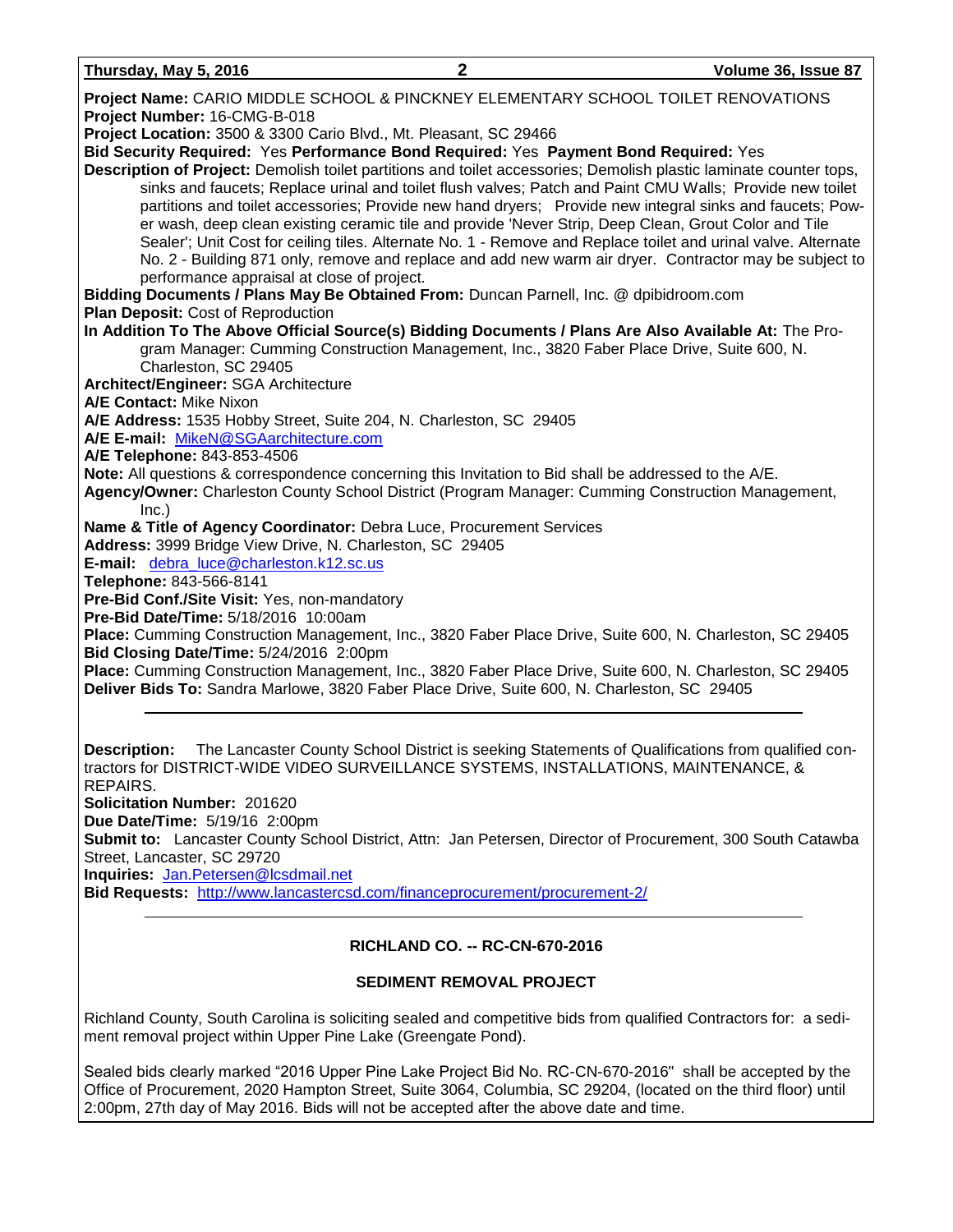## **Thursday, May 5, 2016 3 Volume 36, Issue 87**

A pre-bid conference will be held at 2:00pm, 16th day of May, 2016 at the Richland County Office of Procurement (address indicated above). A site visit will follow the pre-bid meeting.

Work consists of: Removal, dewatering, and disposal of accumulated sediment within Upper Pine Lake.

Complete plans, specifications and contract documents are part of the bid package, and will also be available for inspection in the office of:

Richland County Office of Procurement: Columbia, SC

Drawings, specifications and contract documents may be obtained from the offices of:

Richland County Stormwater 400 Powell Road Columbia, SC 29203 Project Manager: Cynthia Kestner T – 803-576-2489 E-mail address: [kestnerc@rcgov.us](mailto:kestnerc@rcgov.us)

All plans and permits are included in bid package.

When requesting drawings, specifications or contract documents, provide the following information about your company: Mailing Address, Street Address, (UPS) Address, E-mail Address; Telephone Number and Fax Number.

Bids will not be considered unless the bidder is legally qualified under the provisions of the South Carolina Contractor's Licensing Law (South Carolina Code of Laws as amended on April 1, 1999, Chapter 11, Sections 40-11- 10 through 40-11-428). Contractors shall have a classification of General Contractor-Highway with subclassification of Concrete Paving, Asphalt Paving and Grading with a License Group Limitation 2. No bidder may withdraw the bid within 90 business days after the actual date of the opening and thereof.

Bids will not be considered unless sealed accompanied by a Bidder's Bond, for 5 percent (5%) of the amount of the bid. Bid Bond will be duly executed by the bidder as principal and having as surety thereon a surety company licensed to do business in the State of South Carolina. Successful bidder will be required to furnish a satisfactory Performance and Payment Bond each in the amount of 100 percent (100%) of the bid.

All work on the project must be completed within ninety (120) consecutive calendar days from date of Notice to Proceed.

The County reserves the right to accept or reject any and all responses, to waive technicalities and informalities, to negotiate further with the contractor of its choice, and to request additional information, to interview and to make an award deemed in its own best interest. All submittals shall become property of the County and is subject to the Freedom of Information Act (FOIA) regulations.

# **KERSHAW CO. -- BID NO. 15-400-17**

PROJECT: SRF Project No.587-06

WWTP Lab & Operations Building and Chlorine Contact Chamber Improvements

OWNER: Kershaw County

RECEIPT OF BIDS: Separate sealed bids for the construction of the above referenced project will be received by the Owner at their office, Kershaw County Government Center, 515 Walnut Street, Camden, SC in room 217 before 2:00pm, June 2, 2016 and then be publicly opened and read aloud in room 217.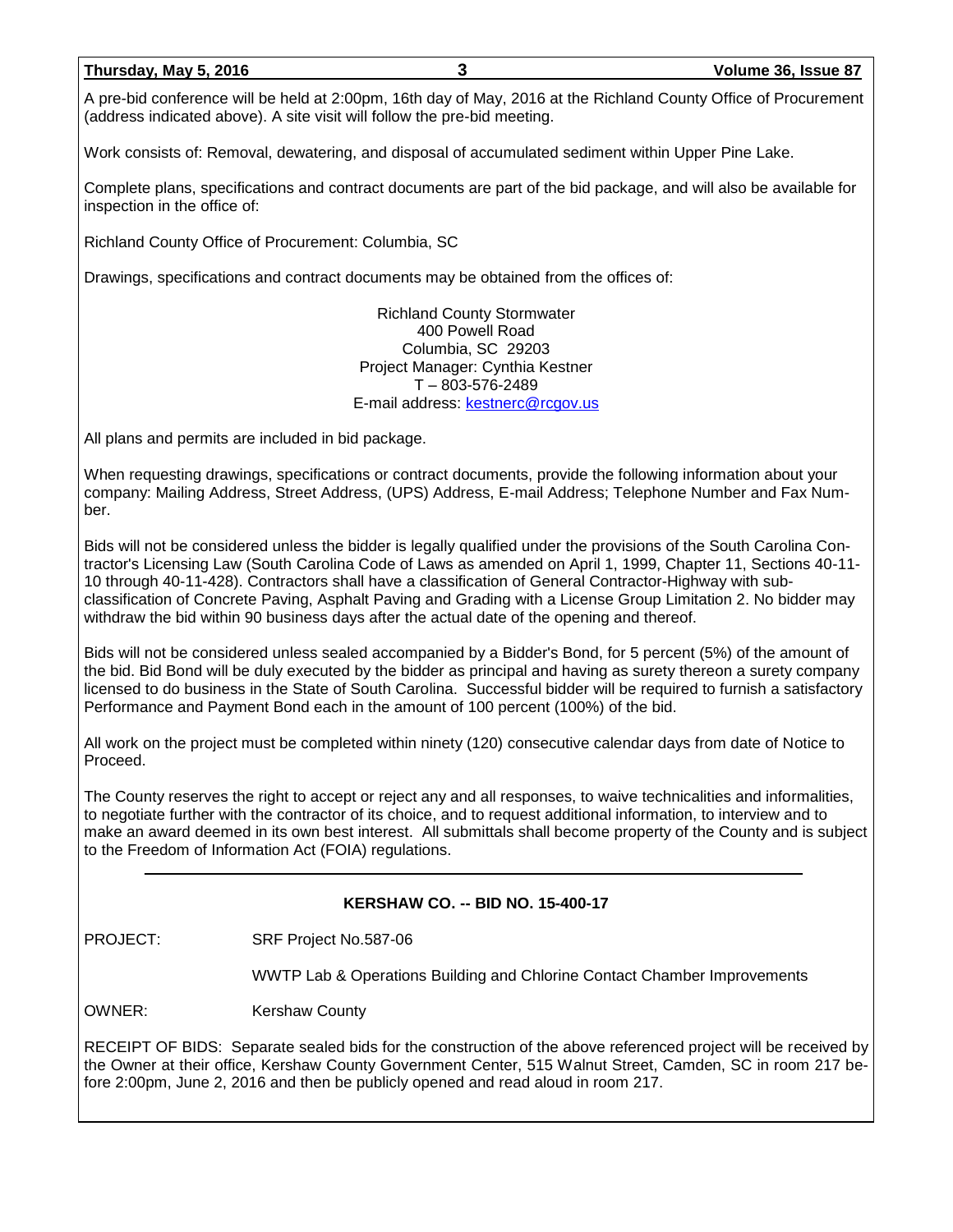**Thursday, May 5, 2016 4 Volume 36, Issue 87**

Bids must be submitted in sealed envelopes and clearly marked on the outside for easy identification by the Owner and the Engineer. Bids Submitted by mail, Federal Express, United Parcel Service, etc. must meet these same requirements and should be addressed to:

> Mrs. Sarah Williams Kershaw County 515 Walnut Street, Room 217 Camden, South Carolina 29020 Phone: 803-425-7234 Fax: 803-425-1546

PROJECT DESCRIPTION:

*Division I - Installation of two 180 gpm submersible pumps, approximately 200 LF of 4" DIP FM, 550 LF of 2" PVC FM, and a simplex grinder pump station.*

*Division II – Installation of a new one story 2100 SF lab/operations building located adjacent to the existing WWTP including associated site work, paving, and drainage.*

*Bidders may bid on Division I or Division II or on both Division I and II.*

DOCUMENT EXAMINATION: The Contract Documents may be examined at the following locations:

Office of the Owner, Kershaw County, 515 Walnut Street, Room 217, Camden, SC Office of the Engineer, Davis & Floyd, Inc.181 E Evans Street, Suite 23, Florence, SC AGC: I Build Plans Online F.W. Dodge – electronic version only at www.construction.com

DOCUMENTS AVAILABLE: All Bidders shall be registered Document Holders with Davis & Floyd, Inc. Electronic copies of the Contract Documents may be obtained by emailing [documents-FLO@davisfloyd.com.](mailto:documents-FLO@davisfloyd.com) Hard copies of the plans and specs will also be available by a request in writing to Davis & Floyd Inc., 181 E. Evans St., BTC-105, Florence, SC, 29506. Bidders must submit a valid e-mail address, company name, physical address, mailing address, telephone and fax numbers with a company contact (name) with this request for documents to be considered on the official list of bidders.

FEE: Documents are free of charge when received electronically through the FTP site and can be requested by emailing [documents-FLO@davisfloyd.com.](mailto:documents-FLO@davisfloyd.com) A non-refundable fee of \$200.00 will be required for each hard copy set of Drawings and other Contract Documents taken.

SECURITY: Each bid must be accompanied by a 5% bid security in the proper form and subject to the conditions provided in the Instructions to Bidders. A Performance Bond and a Payment Bond each in the amount of 100% of the contract price will be required of each successful bidder.

In accordance with Section 40-11-100 of the SC Code, bids will be accepted only from properly licensed contractors for all general contracts costing \$30,000 or more and all mechanical contracts costing \$17,500 or more.

No bid may be withdrawn for a period of 90 days after the actual bid opening date.

# OWNER'S RIGHTS:

The Owner reserves the right to waive any informalities in bidding and to reject all Bids if it is in the Owner's best interest to do so.

The Owner may award two contracts, one for Bid Division I and one Bid Division II, or may award a contractor for both Bid Divisions. SRF: This project is being funded by the State Revolving Fund. Bidders must comply with all applicable state and federal requirements identified in the bid documents including the American Iron and Steel (AIS) requirement. Davis-Bacon Act requirements apply. Subcontractors must be pre-approved by the SRF.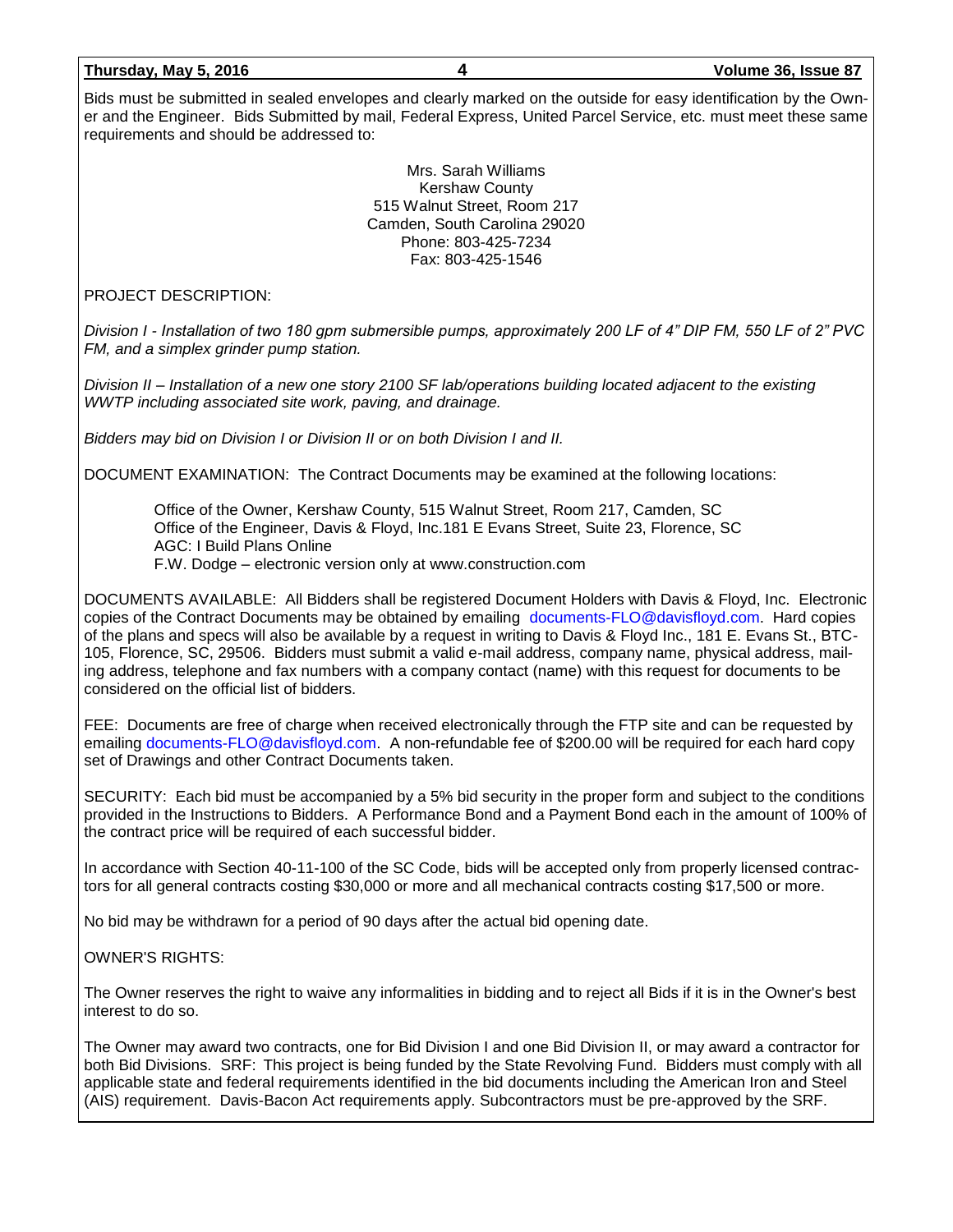### **Thursday, May 5, 2016 5 Volume 36, Issue 87**

ENGINEER: OWNER: Davis & Floyd, Inc. The County Research Research Research Research Research Research Research Research Research 181 E. Evans St, BTC-105 515 Walnut Street Florence, SC 29506 Camden, SC 29020 Phone: 843-519-1050 Phone: 803-425-1500 Fax: 843-664-2881 Fax: 803-425-1546

### **REPAIR OF SEWER LINE TRENCHES**

TOWN OF LEXINGTON 111 MAIDEN LANE POST OFFICE BOX 397 LEXINGTON, SOUTH CAROLINA 29071 HPG AND COMPANY PROJECT NO. 16004 BID NO. 16-001

The Town of Lexington will be accepting sealed bids for the repair of sewer line trenches in the Berkshire and Woodmill subdivisions. Project will consist of all materials, labor, tools, equipment and appurtenances necessary to repair approximately 625 lf of sanitary sewer trench line along Cottage Green Lane and Breshire Drive to include removal of poorly compacted and settled trench material, driveways, sidewalks, landscaping, sod, curb and gutter, asphalt and other miscellaneous items with the subsequent placement of properly compacted trench backfill and replacement of driveways, sidewalks, landscaping, sod, curb and gutter and other miscellaneous and related items, complete. Contract documents and plans may be obtained from HPG and Company, Consulting Engineers, Inc., 1432 Sunset Boulevard, West Columbia, SC 29169 upon a nonrefundable payment of \$50.00.

Bids will be received by the Owner in Conference Room B, located on the 2nd floor of the Lexington Municipal Complex at 111 Maiden Lane, Lexington, SC until 2:00pm on May 31, 2016 and then at said place be publicly opened and read aloud. Sealed bids should be clearly labeled with the bid number. Sealed bids may be mailed to the Town of Lexington, Attn: Sherry Brooks, Post Office Box 397, Lexington, South Carolina 29071.

The Owner reserves the right to reject any or all Bids and to waive any informalities.

The bid is subject to the Town's Formal vendor preference requirements.

# **AIR RESCUE FIRE FIGHTING (ARFF) FACILITY**

The Florence Regional Airport (FLO) will be advertising for bids for the construction of a new Air Rescue Fire Fighting (ARFF) Facility to be located at the Airport in Florence, SC. Important dates are as follows: May 22, 2016 – Advertisement for Bid (South Carolina Business Opportunities & Florence News Journal); May 23, 2016 – Plans available to bidders; May 31, 2016 – Pre-bid meeting at the Airport; June 14, 2016 – Bid opening at the Airport. The project is a 10,665 square foot facility consisting of 4,639 heated square footage comprising support spaces for a 4,858 square foot apparatus bay. There is also a 1,168 square foot utility mezzanine. Site work includes parking lot renovation, asphalt drives, and a small amount of storm drainage. Primary construction is steel frame on a concrete slab on grade. Exterior materials are aluminum storefront, brick veneer, and standing seam metal roof. Interior materials include sheet carpeting, painted gypsum wall board, acoustical ceiling panels, and porcelain tile. Mechanical work includes split systems, ventilation, radiant heat, and a commercial kitchen exhaust hood. Plumbing work includes sanitary sewer and domestic water lines, oil-water sewer line, trench drains and oil interceptor for apparatus bays, in addition to a building fire sprinkler system. Electrical work includes 600A 120/208 3-Phase Service that includes ATS and 175kw Natural gas generator, LED lighting throughout the building, and a whole building security system with cameras, card readers and PA/Radio system. Project will be funded through the FAA AIP program.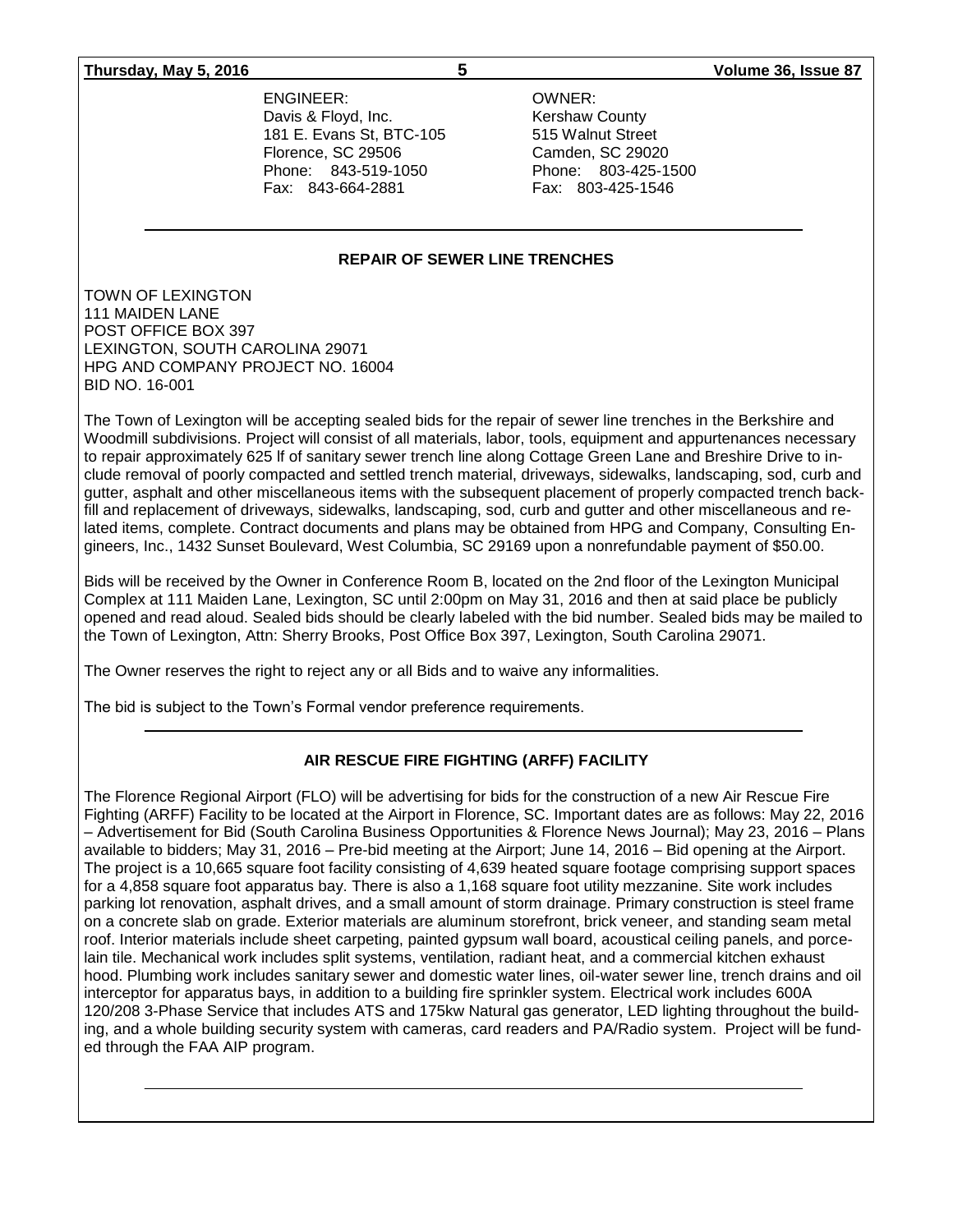# **AIRFIELD PAVEMENT REHABILITATION PROJECT - PHASE 2**

# **(RE-ADVERTISED FOR SIGNIFICANT CHANGES TO BIDDING APPROACH / PROJECT SCOPE)**

This is a re-advertisement for a project that was previously advertised on 4/4/2016. The project is being readvertised due to a change to the approach in which the project will be bid, as described in detail below.

Laurens County, South Carolina will receive sealed bid proposals for the AIRFIELD PAVEMENT REHABILITATION PROJECT - PHASE 2, at the Laurens County Airport, Laurens, South Carolina, FAA A.I.P. No. 3-45-0036-013-2016 until 2:00pm on Thursday, May 19, 2016 (previously on 5/5/2016). Bid proposals will be accepted and opened in the Laurens Council County Administrative Offices located at 100 Hillcrest Square, Laurens, South Carolina 29360. Bids will be publicly opened and read aloud. Bids received after the stated time or at locations other than that listed above will not be accepted.

# SCOPE OF WORK

Base Bid Scenario A includes full-depth, cement-stabilized reclamation of the existing asphalt surface and underlying base course of Taxiway "A" west of the aircraft parking apron to a depth of 8 inches followed by a double surface treatment and 4 inches of SCDOT Type CM asphalt surface. In addition, Taxilane No. 1 will be completely demolished and reconstructed with 6 inches of graded aggregate base course and 2 inches of asphalt surface.

Under Base Bid Scenario B, Taxiway "A" west of the aircraft parking apron will receive a nominal 5-inch Portland cement concrete overlay. In addition, Taxilane No. 1 will be completely demolished and reconstructed with 6 inches of graded aggregate base course and 2 inches of SCDOT Type CM asphalt surface.

Additive Bid No. 1 includes completely demolishing and reconstructing the apron access road with 6 inches of graded aggregate base course and 4 inches of P-401 asphalt surface. In addition, the terminal building parking lot will be rehabilitated with a single surface treatment and a nominal 1 inch of SCDOT Type CM asphalt overlay.

Under Additive Bid No. 2, Taxiway "A" east of the aircraft parking apron will receive a nominal 5-inch Portland cement concrete overlay.

Associated work includes pavement demolition, milled taxiway and taxilane grade tie-ins, shoulder grading and grassing, limited storm drainage modifications and vertical adjustment of taxiway lights.

PREBID CONFERENCE: A NON-MANDATORY Pre-bid Conference was previously held at 10:00am on Tuesday, April 19, 2016 at the Laurens County Airport, located at 3985 Torrington Road, Laurens, South Carolina 29360. No additional pre-bid meetings are scheduled.

Online Public Plan Room: [https://order.e-arc.com/arcEOC/PWELL\\_Main.asp?mem=157](https://order.e-arc.com/arcEOC/PWELL_Main.asp?mem=157) Then select "Public Plan Room."

To submit a bid on this project, Bidding and Contract Documents must be ordered and purchased directly from ARC, 819 State Street, Cayce, SC 29033 (803-254-2561).

Questions of a technical nature should be directed to the Engineer via email to [BakerAviationBid](mailto:BakerAviationBidding@mbakerintl.com)[ding@mbakerintl.com.](mailto:BakerAviationBidding@mbakerintl.com)

This process is also governed by the Procurement Procedure for Laurens County, a copy of which is available from the Director of Procurement upon request.

> **Mr. Bill Wilson Laurens County Purchasing Director 100 Hillcrest Square Laurens, SC 29360 Phone: 864-984-5199 Fax: 864-984-3726**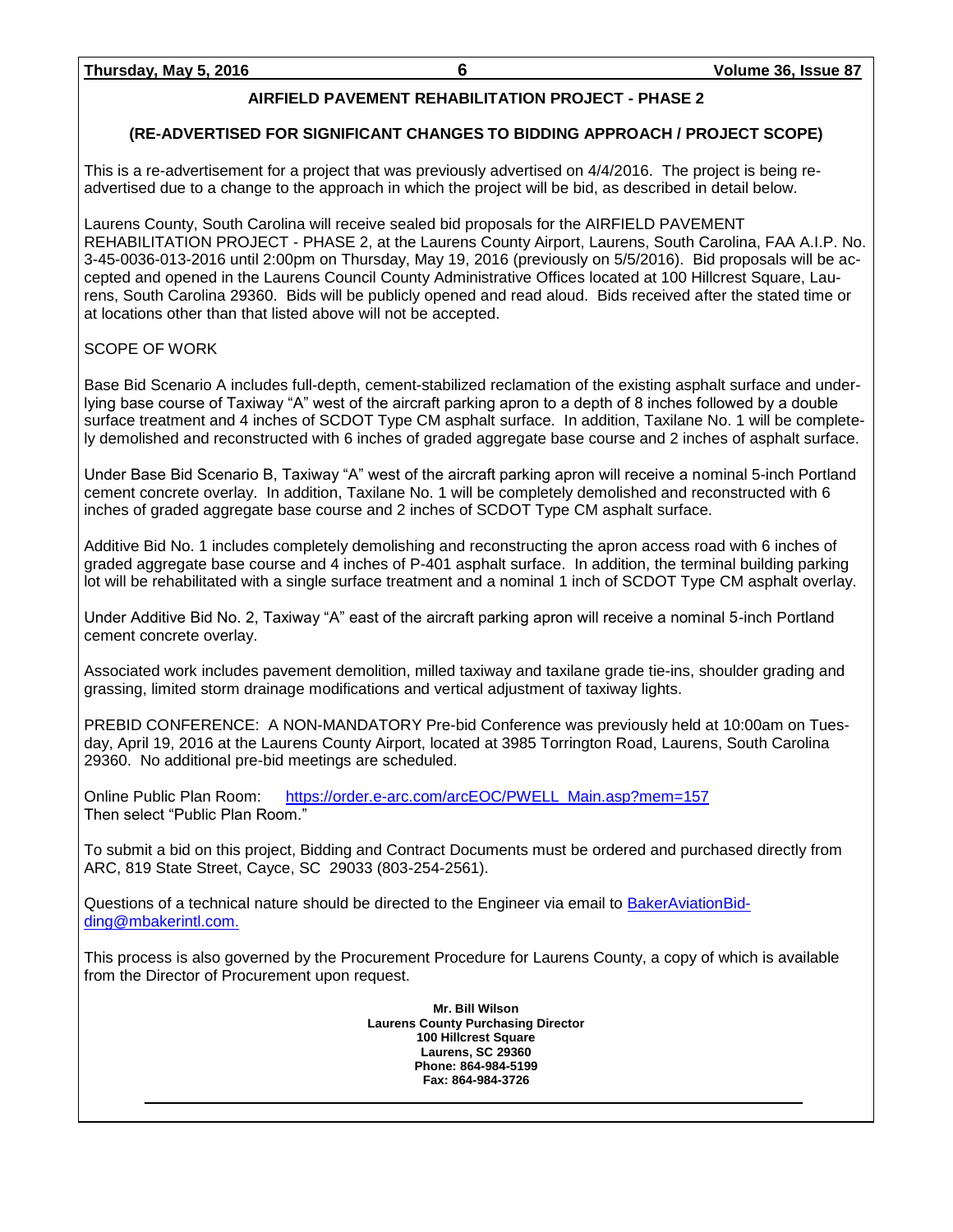# **CITY OF COLUMBIA – PROJECT NO.: SS7387 -- EUCLID FLOOD REPAIR PROJECT**

You are invited to submit a bid for the above referenced project in accordance with the enclosed Bid Documents. A Non-mandatory pre-bid meeting will be held on May 12, 2016 at 2:00pm. The meeting will be held on the seventh floor of the Washington Square Building located at 1136 Washington Street Columbia, South Carolina. Please complete the Bid Proposal no later than 2:00pm, May 19, 2016. A construction time of 30 days from Notice to Proceed shall be included in the proposal.

This project is being bid under "Traditional Method" and "Electronic Method" (Bid Online).

Failure to submit via BOTH methods will result in rejection of bids.

For current updates to the bidding of this project visit: [www.columbiasc.net/](http://www.columbiasc.net/) Online svc tab/Bid Online tab

The project shall include mobilization, clearing and grubbing, traffic control plan, sediment and erosion control, dewatering site, bypass pumping, removal of existing sewer aerial crossing, installation of new aerial crossing to include 35 LF of 8" DIP carrier pipe and 16" steel casing, 10 LF of 8" DIP, structural pipe supports, reconnection to existing SSMHs, bank stabilization, site restoration, stabilization, and all other appurtenances needed to complete the gravity sewer replacement.

All City of Columbia specifications, procurement regulations, and insurance requirements shall apply for this contract. The City's local business enterprise program will not apply. The City's Mentor Protégé Program or the City's Subcontracting Outreach Program is not required for this project.

Liquidated damages in the amount of \$500.00 per calendar day will be assessed to this project for failure to meet the construction time stated above.

Complete Bid Package is available for pick up at seventh floor of 1136 Washington Street.

The Davis-Bacon and Related Acts, apply to contractors and subcontractors performing on federally funded or assisted contracts in excess of \$2,000 for the construction, alteration, or repair (including painting and decorating) of public buildings or public works. Davis-Bacon Act and Related Act contractors and subcontractors must pay their laborers and mechanics employed under the contract no less than the locally prevailing wages and fringe benefits for corresponding work on similar projects in the area. The Davis-Bacon Act directs the Department of Labor to determine such locally prevailing wage rates. The Davis-Bacon Act applies to contractors and subcontractors performing work on federal or District of Columbia contracts. The Davis-Bacon Act prevailing wage provisions apply to the "Related Acts," under which federal agencies assist construction projects through grants, loans, loan guarantees, and insurance.

A Compliance Statement is required for this project. All FEMA required federal documentation, regulations and requirements shall apply to this project. All perspective bidders shall be registered at [www.SAM.gov.](http://www.sam.gov/) The Contractor must be knowledgeable about and abide by all of the City of Columbia General Specifications and Standard Construction Specifications. Please submit your bid by completing the attached Bid Proposal and submit it in a sealed envelope along with a copy of your South Carolina Contractor's License to Ms. Debbie Scott at the Conference Room on seventh floor of 1136 Washington Street, Columbia, South Carolina by the date and time stated above.

# **CONSTRUCTION NEW ACCESS DRIVEWAY -- CENTRAL OPERATIONS CENTER (A-2-2016)**

OWNER: GREENWOOD COMMISSIONERS OF PUBLIC WORKS

PRE-BID CONFERENCE: A MANDATORY Pre-Bid conference will be held at the Assembly Room of the Commissioners of Public Works Central Operations Center, 810 Hwy. 225 SW Bypass, Greenwood, SC at 3:00pm, Thursday, May 26th, 2016. Anyone bidding on this project must have a representative at this meeting.

RECEIPT OF BIDS: Separate sealed bids for the construction of the above referenced project will be received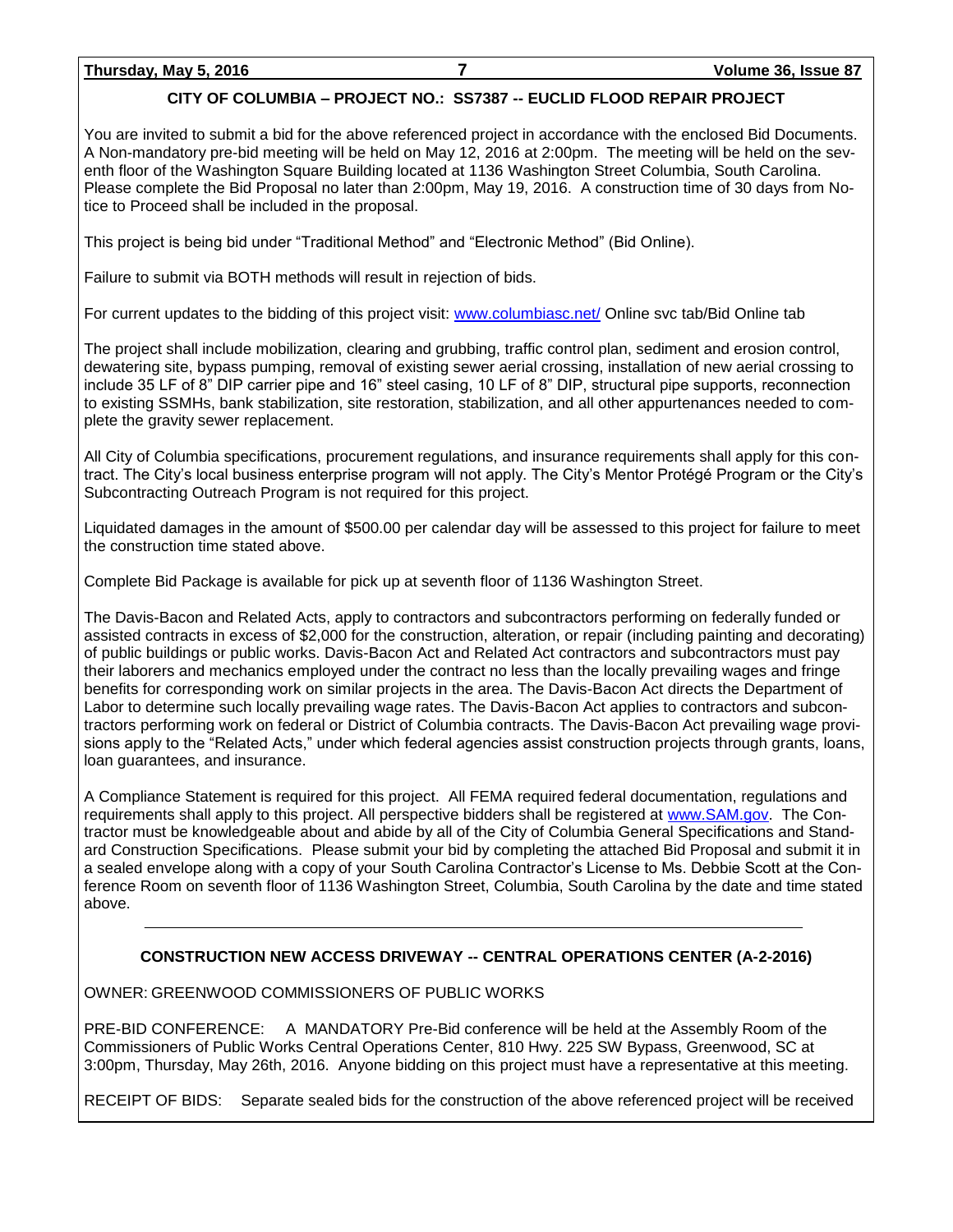## **Thursday, May 5, 2016 8 Volume 36, Issue 87**

by the Owner as detailed in Section 01110, Information for Bidders until 5:00pm, June 8th, 2016. Said Bids will be publicly opened and read aloud at the Main Office Building, 121 W. Court Ave., Greenwood, SC , at the Commissioners of Public Works Board Room, at the regularly scheduled 10:00am, June 9th, 2016.

PROJECT DESCRIPTION: The work consists of the construction of a new access driveway at the Central Operations Center and miscellaneous related items.

DOCUMENT AVAILABLE: Copies of the Contract Documents may be obtained by a request in writing or by phone to the Owner at: Engineering Department 864-942-8199, Greenwood CPW, PO Box 549, Greenwood, SC 29648. Cost of Contract Documents is \$100. Contract documents are also available for downloading at no cost at [www.greenwoodcpw.com,](http://www.greenwoodcpw.com/) under the Active Bids tab.

SECURITY: Each bid must be accompanied by a certified check of the bidder, or a Bid Bond duly executed by the bidder as principal and having as surety thereon a surety company qualified to do business under the laws of the State of South Carolina and satisfactory to the owner, in the amount not less than five percent (5%) of the Bid.

OWNER'S RIGHTS: The Owner reserves the right to waive any informality in bidding and to reject any or all Bids if it is in the Owner's best interest to do so.

FUNDING PARTICIPATION: This project is being funded in whole by the Greenwood CPW.

# **Consultant / Professional**

# **CENTRAL MIDLANDS COUNCIL OF GOVERNMENTS (CMCOG)**

Central Midlands Council of Governments (CMCOG) in coordination and cooperation with the Cities of Cayce & West Columbia, and the Town of Springdale, The Comet and the South Carolina Department of Transportation will perform a Bike and Pedestrian Master Plan. The intent of this project is to examine how the quality of one's walking and cycling experience is affected by transit, land use, and development. In addition, an overarching goal of this project is to link a person's accessibility from their home, employment center, or business to all travel modes. A final goal is to address the needs and create safe public spaces for all users (Transit, Cyclist, Pedestrians, and Vehicular) of all ages within the rights of ways.

Project Name: Cayce, West Columbia, & Springdale Bike and Pedestrian Master Plan

Location: Columbia Area Transportation Study (COATS) & Central Midlands Council of Governments (CMCOG)

Submittal Deadline: June 8, 2016 – 2:00pm

Agency: Central Midlands Council of Governments 236 Stoneridge Dr. Columbia, SC 29210

Name of Agency Coordinator: Reginald Simmons

Title of Agency Coordinator: Deputy Executive Director/Transportation Director

Phone: 803-744-5133

Email: [rsimmons@centralmidlands.org](mailto:rsimmons@centralmidlands.org)

Interested contractors can download the RFP from the CMCOG website at: [www.centralmidlands.org](http://www.centralmidlands.org/)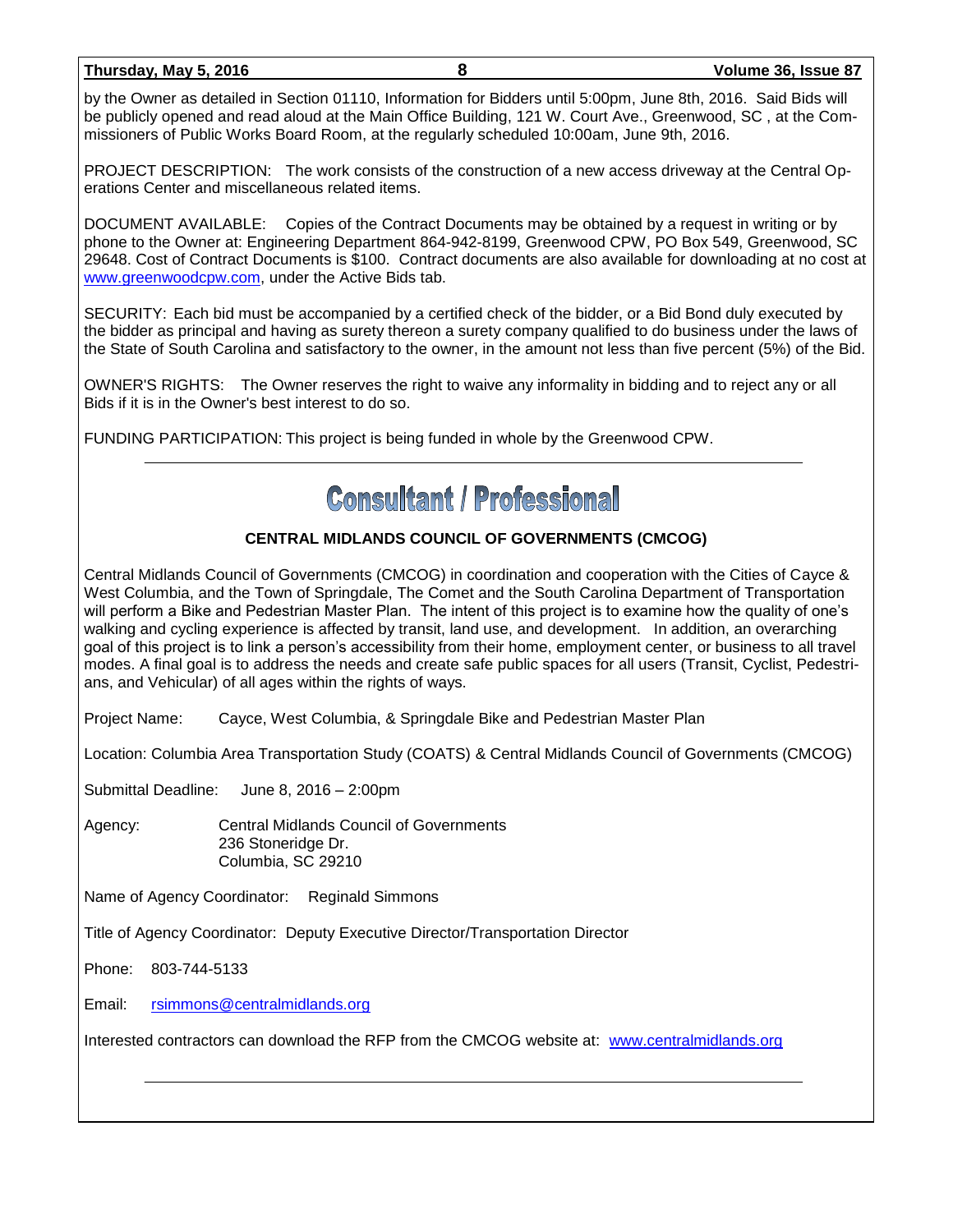# Equipment

**Description:** SCISSOR LIFT **Solicitation Number:** 5400011493 **Site Visit:** 5/19/2016 10:00am **Location:** Wil Lou Gray Opportunity School, Auto Shop, 3300 West Campus Road, West Columbia, SC 29170 **Submit Offer By:** 06/06/2016 2:00pm **Purchasing Agency:** Wil Lou Gray Opportunity School 3300 West Campus Road West Columbia, SC 29170

**Buyer:** RICHARD EDMONDSON **Email:** [edmondsonr@wlgos.sc.gov](mailto:edmondsonr@wlgos.sc.gov)

**Download Solicitation From:** 

<http://webprod.cio.sc.gov/SCSolicitationWeb/solicitationAttachment.do?solicitnumber=5400011493>

**Description:** SCDJJ GENERATOR BID **Solicitation Number:** 5400011488 **Submit Offer By:** 05/24/2016 2:00pm **Purchasing Agency:** SCDJJ Purchasing 4650 Broad River Road Columbia, SC 29210-4016 **Buyer:** STEPHEN PULLIE **Email:** [slpull@scdjj.net](mailto:slpull@scdjj.net) **Download Solicitation From:**  <http://webprod.cio.sc.gov/SCSolicitationWeb/solicitationAttachment.do?solicitnumber=5400011488>

**Description:** 18K BTU SPOT COOLERS **Solicitation Number:** 5400011497 **Submit Offer By:** 05/12/2016 10:00am **Purchasing Agency:** Department of Administration 1200 Senate Street, Suite 409 Columbia, SC 29201-3200 **Buyer:** WILLIAM EVANS **Email:** [Jason.Evans@admin.sc.gov](mailto:Jason.Evans@admin.sc.gov) **Phone:** 803-737-2805 **Download Solicitation From:**  <http://webprod.cio.sc.gov/SCSolicitationWeb/solicitationAttachment.do?solicitnumber=5400011497>

**Description:** ADA LIGATURE RESISTANT COMBY **Solicitation Number:** 5400011444 **Submit Offer By:** 05/12/2016 10:00am **Purchasing Agency:** SC Department of Corrections 4420 Broad River Road Columbia, SC 29210 **Buyer:** LAURIE BRANHAM **Email:** [branham.lauriel@doc.state.sc.us](mailto:branham.lauriel@doc.state.sc.us) **Download Solicitation From:**  <http://webprod.cio.sc.gov/SCSolicitationWeb/solicitationAttachment.do?solicitnumber=5400011444>

**Description:** BOATS AND TRAILERS **Solicitation Number:** 5400011437 **Submit Offer By:** 05/24/2016 2:30pm **Purchasing Agency:** SC DHEC 2600 Bull Street Columbia, SC 29201-1708 **Buyer:** MARGARET WOODSON **Email:** [WOODSOMA@dhec.sc.gov](mailto:WOODSOMA@dhec.sc.gov) **Download Solicitation From:**  <http://webprod.cio.sc.gov/SCSolicitationWeb/solicitationAttachment.do?solicitnumber=5400011437>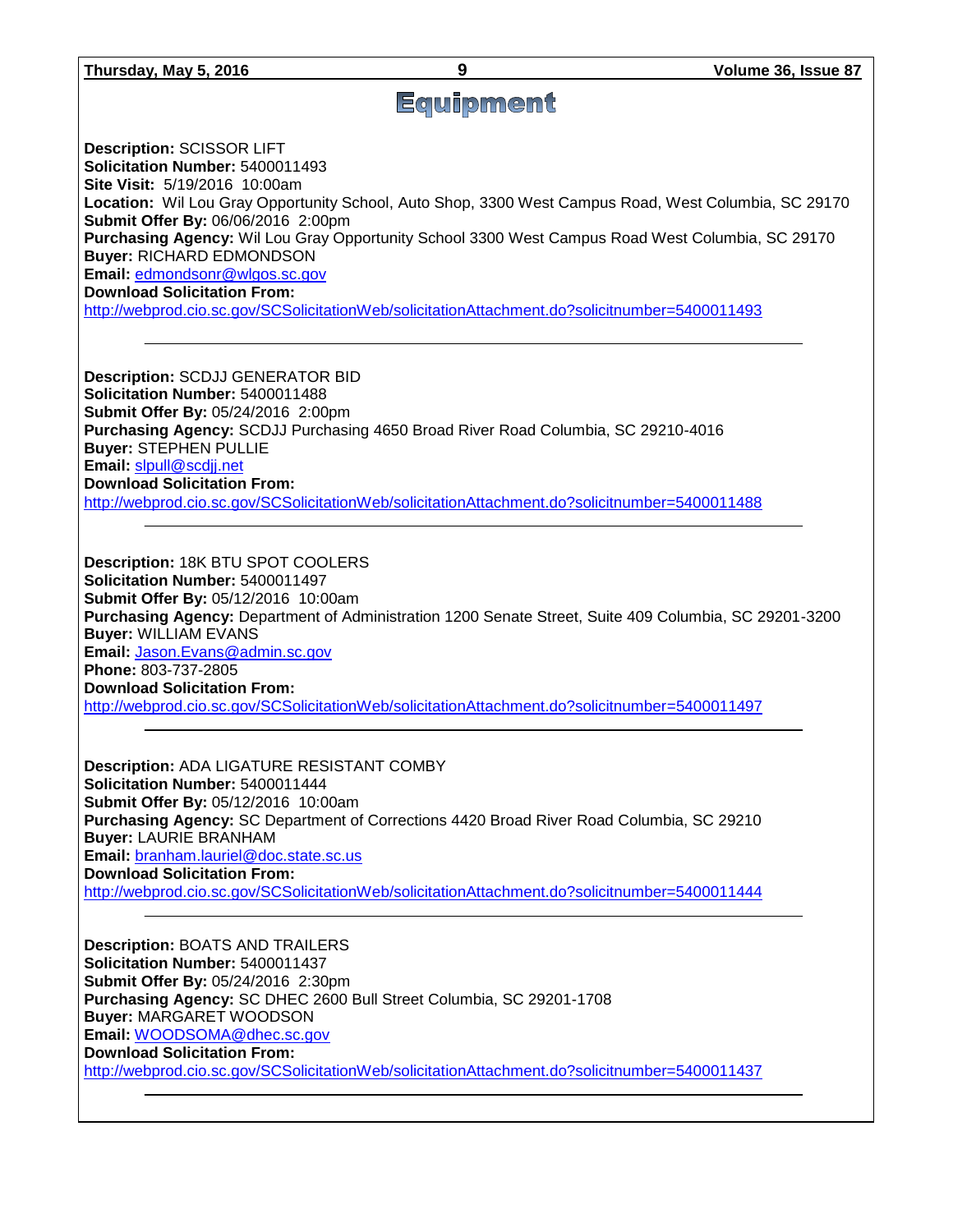## **Thursday, May 5, 2016 10 Volume 36, Issue 87**

**Description:** EQUIPMENT FOR SPORTS MEDICINE **Solicitation No.:** IFB16-0547 **Delivery Point:** Orangeburg, SC **Submit Offer By:** 5/17/2016 11:00am **Purchasing Entity:** Orangeburg Consolidated School District Five, 578 Ellis Ave. Orangeburg, SC 29115 **Direct Inquiries To:** Vanester S. Ravenell, Procurement Supervisor [-vanester.ravenell@ocsd5.net](mailto:-vanester.ravenell@ocsd5.net) - Bid packets, responses & announcements can be found via the District website at [http://goo.gl/zt5VeF.](http://goo.gl/zt5VeF)

**Description:** STEINWAY DESIGNED BOSTON UPRIGHT STUDIO PIANOS **Solicitation No.:** CCU-9300119 **Delivery Point:** Coastal Carolina University, Conway, SC **Submit Offer By:** 5/25/2016 2:00pm **Purchasing Entity:** Coastal Carolina U., Procurement Serv., PO Box 261954, Conway, SC 29528-6054 **Buyer:** Steven Glenn, 843-349-2736 / [sglenn@coastal.edu](mailto:sglenn@coastal.edu) **Download Solicitation From:** <https://bids.sciquest.com/apps/Router/PublicEvent?CustomerOrg=CoastalCarolina>

**Description:** MODULAR WORKSTATIONS **Solicitation No.:** 74033298 **Delivery Point:** Clemson SC **Submit Offer By:** 5/16/2016 11:00am **Purchasing Entity:** Clemson University, Procurement Serv., Admin. Serv. Bldg.,108 Perimeter Rd., Clemson, SC 29634 **Buyer:** April Pitts, 864-656-1773, [apitts@clemson.edu](mailto:apitts@clemson.edu) **Download Solicitation From:** Online solicitations only: [www.clemson.edu/cfo/procurement/vendors](http://www.clemson.edu/cfo/procurement/vendors)

# **CITY OF NORTH MYRTLE BEACH – BID NO. 16-B0096**

The City of Myrtle Beach will be receiving bids for a Tandem Trailer. Bid forms and specifications may be obtained from the Purchasing Office located at 3231 Mr. Joe White Avenue or from the City Website at [www.cityofmyrtlebeach.com/bids.html.](http://www.cityofmyrtlebeach.com/bids.html) Bids will be received until 2:00pm on May 23, 2016. Bids forms can be mailed if you prefer by calling 843-918-2170.

# **Information Technology**

**Description:** "AET" WEB BASED SOFTWARE **Solicitation Number:** 5400011481 **Submit Offer By:** 05/13/2016 4:00pm **Purchasing Agency:** SC DAODAS 2414 Bull Street Columbia, SC 29201 **Buyer:** JENNIFER PERRY **Email:** [JPerry@daodas.state.sc.us](mailto:JPerry@daodas.state.sc.us) **Download Solicitation From:**  <http://webprod.cio.sc.gov/SCSolicitationWeb/solicitationAttachment.do?solicitnumber=5400011481>

**Description:** FORCEPOINT LICENSE/WEBSENSE RENEWAL **Solicitation Number:** 5400011511 **Submit Offer By:** 05/11/2016 11:00am **Purchasing Agency:** SCDHHS 1801 Main Street, 6th Floor Columbia, SC 29201 **Buyer:** VICTORIA EASTERLIN **Email:** [EASTERV@scdhhs.gov](mailto:EASTERV@scdhhs.gov) **Download Solicitation From:**  <http://webprod.cio.sc.gov/SCSolicitationWeb/solicitationAttachment.do?solicitnumber=5400011511>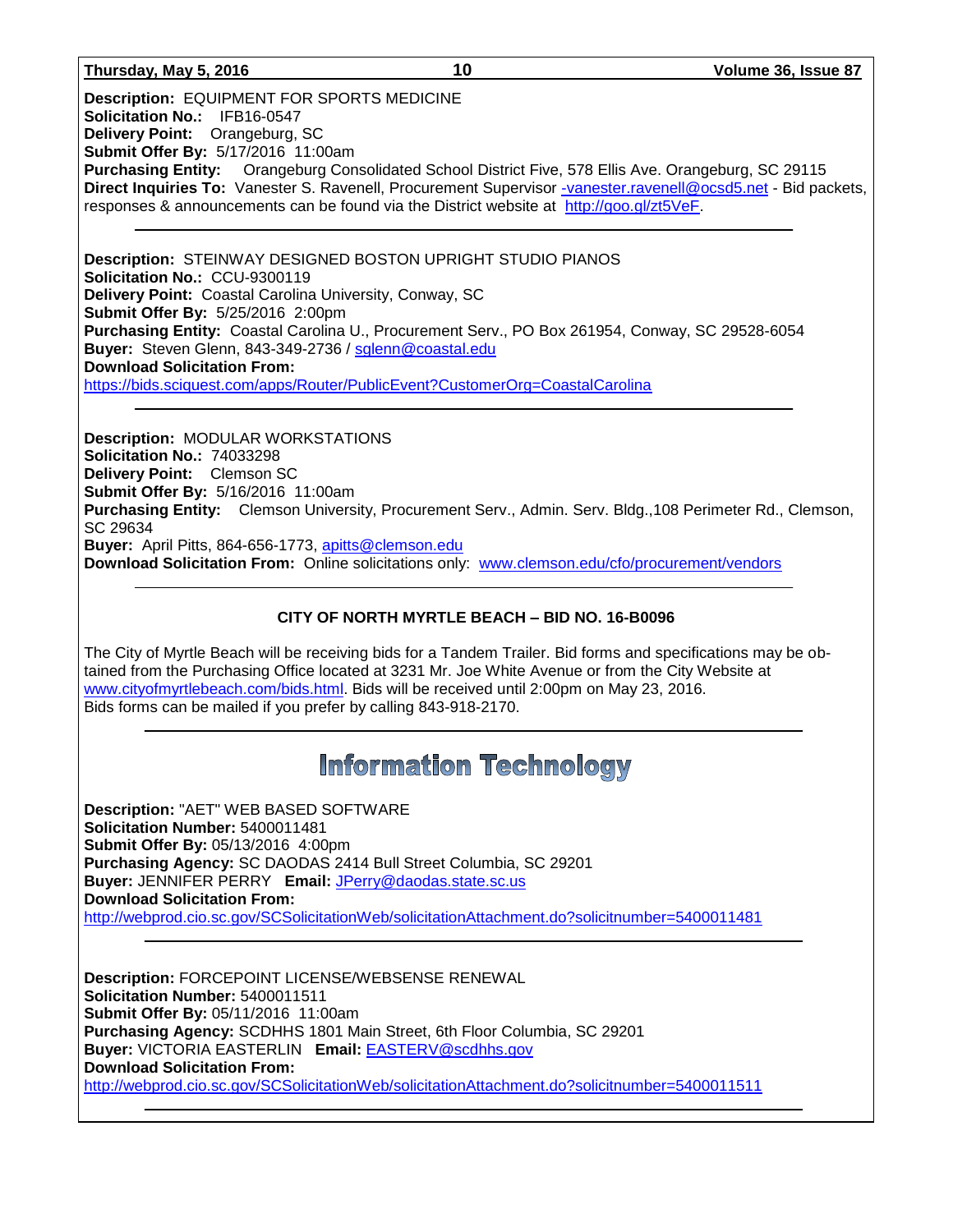**Thursday, May 5, 2016 11 Volume 36, Issue 87**

# **Maintenance and Repair**

**Description:** PAVING AT CARLISLE-FOSTER'S GROVE ELEMENTARY, BOILING SPRINGS INTERMEDIATE AND PATCHING POTHOLES AT UPSTATE FAMILY RESOURCE CENTER **Solicitation No.:** RFB 1528

**Pre-bid Conf.:** Mandatory. 5/12/2016 9:00am

**Location:** Starting at Boiling Springs Intermediate, 2055 Hanging Rock Road, Boiling Springs, SC 29316 **Submit Offer By:** 5/19/2016 9:00am

**Purchasing Entity:** Spartanburg School District Two, 3231 Old Furnace Road, Chesnee, SC 29323 **Direct Inquiries To:** Keith Holden, 864-599-1365 or [keith.holden@spartanburg2.k12.sc.us](mailto:keith.holden@spartanburg2.k12.sc.us) **Download Solicitation From:** [http://www.spartanburg2.k12.sc.us/FIN/Procurement/solicitations\\_awards.htm](http://www.spartanburg2.k12.sc.us/FIN/Procurement/solicitations_awards.htm)



**Description:** REMOVAL OF INVASIVE PLANT SPECIES **Solicitation Number:** 5400011483 **Pre-bid Conf.:** 5/12/2016 9:00am **Location:** McCrady Training Center, 5401 Leesburg Road, Building 3924, Eastover, SC 29044 **Submit Offer By:** 06/02/2016 10:00am **Purchasing Agency:** Adjutant General's Office 1 National Guard Road Columbia, SC 29201-4752 **Buyer:** SARA REEDY **Email:** [MorganSV@tag.scmd.state.sc.us](mailto:MorganSV@tag.scmd.state.sc.us) **Download Solicitation From:**  <http://webprod.cio.sc.gov/SCSolicitationWeb/solicitationAttachment.do?solicitnumber=5400011483>

**Description:** SEWER LINE ASSESSMENT **Solicitation Number:** 5400011426 **Submit Offer By:** 05/16/2016 2:00pm **Purchasing Agency:** SC Dept. of Labor, Licensing & Regulation 110 Centerview Drive Columbia, SC 29211 **Buyer:** ALBERT MORANT **Email:** [Amorant@sccja.sc.gov](mailto:Amorant@sccja.sc.gov) **Download Solicitation From:** 

<http://webprod.cio.sc.gov/SCSolicitationWeb/solicitationAttachment.do?solicitnumber=5400011426>

**Description:** SW EXECUTIVE SEARCH SERVICES **Solicitation Number:** 5400010958 **Pre-proposal:** 5/13/2016 2:00pm **Location:** Materials Management Office, 1201 Main Street, Suite 600, Columbia, SC 29201 **Submit Offer By:** 03/01/2016 11:00am **Purchasing Agency:** SFAA, Div. of Procurement Services, MMO 1201 Main Street, Suite 600 Columbia, SC 29201 **Buyer:** KRISTEN GORDON **Email:** [kgordon@mmo.sc.gov](mailto:kgordon@mmo.sc.gov) **Download Solicitation From:**  <http://webprod.cio.sc.gov/SCSolicitationWeb/solicitationAttachment.do?solicitnumber=5400010958>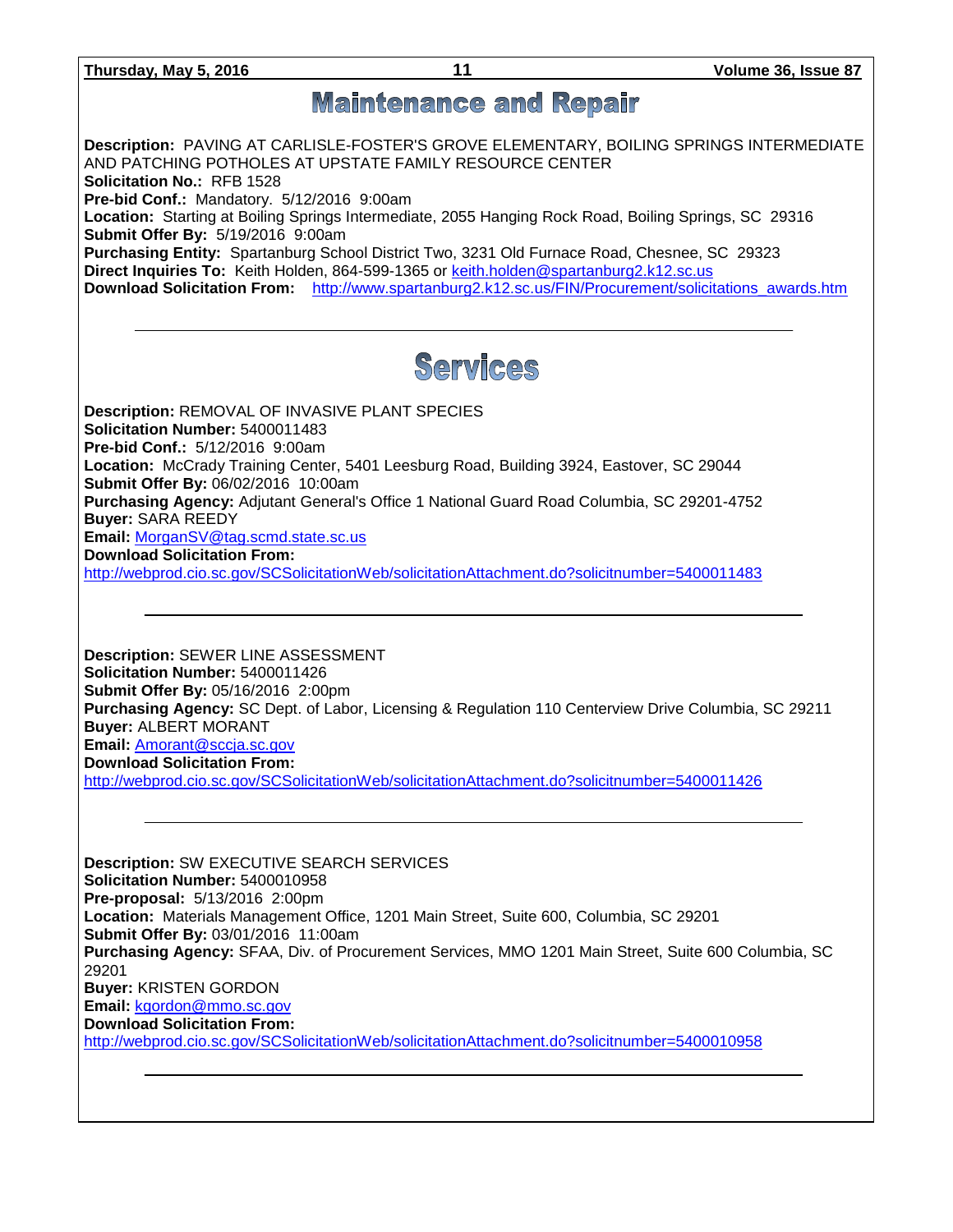**Description:** BEECH ISLAND SHED GENERATOR RENOVATION **Solicitation Number:** 5400011362 **Submit Offer By:** 05/26/2016 2:30pm **Purchasing Agency:** SCDOT Procurement Office 955 Park Street Room 101 Columbia, SC 29201-3959 **Buyer:** KYRON CONNER **Email:** [ConnerKL@scdot.org](mailto:ConnerKL@scdot.org) **Download Solicitation From:**  <http://webprod.cio.sc.gov/SCSolicitationWeb/solicitationAttachment.do?solicitnumber=5400011362>

**Description:** WAGENER SHED GENERATOR RENOVATION **Solicitation Number:** 5400011367 **Submit Offer By:** 05/26/2016 2:30pm **Purchasing Agency:** SCDOT Procurement Office 955 Park Street Room 101 Columbia, SC 29201-3959 **Buyer:** KYRON CONNER **Email:** [ConnerKL@scdot.org](mailto:ConnerKL@scdot.org) **Download Solicitation From:**  <http://webprod.cio.sc.gov/SCSolicitationWeb/solicitationAttachment.do?solicitnumber=5400011367>

**Description:** REFUSE COLLECTION & DISPOSAL **Solicitation No.:** 16-018 **Delivery Point:** West Columbia, SC **Submit Offer By:** 5/24/2016 2:00pm **Purchasing Entity:** Lexington County School District Two, 715 Ninth Street, West Columbia, SC 29169 **Buyer:** Tony Shealy, 803-739-4057 / [tshealy@lex2.org](mailto:tshealy@lex2.org)

**Description:** RENTAL OF FOUR (4) TRAILER MOUNTED DIESEL POWERED GENERATORS **Solicitation No.:** 15-039 **Delivery Point:** Fort Mill High School, 215 N. US 21 Bypass, Fort Mill, SC 29715 **Submit Offer By:** 5/16/2016 10:00am **Purchasing Entity:** Fort Mill School District, 2233 Deerfield Drive, Fort Mill, SC 29715 **Direct Inquiries To:** [schoenmakerc@fortmillschools.org](mailto:schoenmakerc@fortmillschools.org)

**Description:** RENTAL AND SERVICING OF PORTABLE TOILETS **Solicitation No.:** 16-B009S **Delivery Point:** Charleston, SC **Submit Offer By:** 6/7/2016 1:00pm **Purchasing Entity:** City of Charleston 75 Calhoun Street, Ste. 3500, 29401 **Buyer:** Chenette L. Singleton, 843-965-4185, [singletonc@charleston-sc.gov](mailto:singletonc@charleston-sc.gov) **Download Solicitation From:** <http://www.charleston-sc.gov/Bids.aspx?CatID=17>

**Description:** PEST & RODENT CONTROL SERVICES BEAUFORT, BLUFFTON & HAMPTON CAMPUSES **Solicitation No.:** TCLPC5316 **Delivery Point:** Technical College of the Lowcountry, Beaufort, SC **Site Visit:** Non-mandatory. 5/17/2016 10:00am **Location:** 921 Ribaut Rd., Bldg. 3, Conference Room, Beaufort, SC 29902 **Submit Offer By:** 5/26/2016 10:00am **Purchasing Entity:** Technical College of the Lowcountry, 921 Ribaut Road, Beaufort, SC, PO Box 1288, Beaufort, SC 29901 **Buyer:** Carol Mack, 843-525-8250, [cmack@tcl.edu](mailto:cmack@tcl.edu) **Download Solicitation From:** [www.tcl.edu](http://www.tcl.edu/) (under community)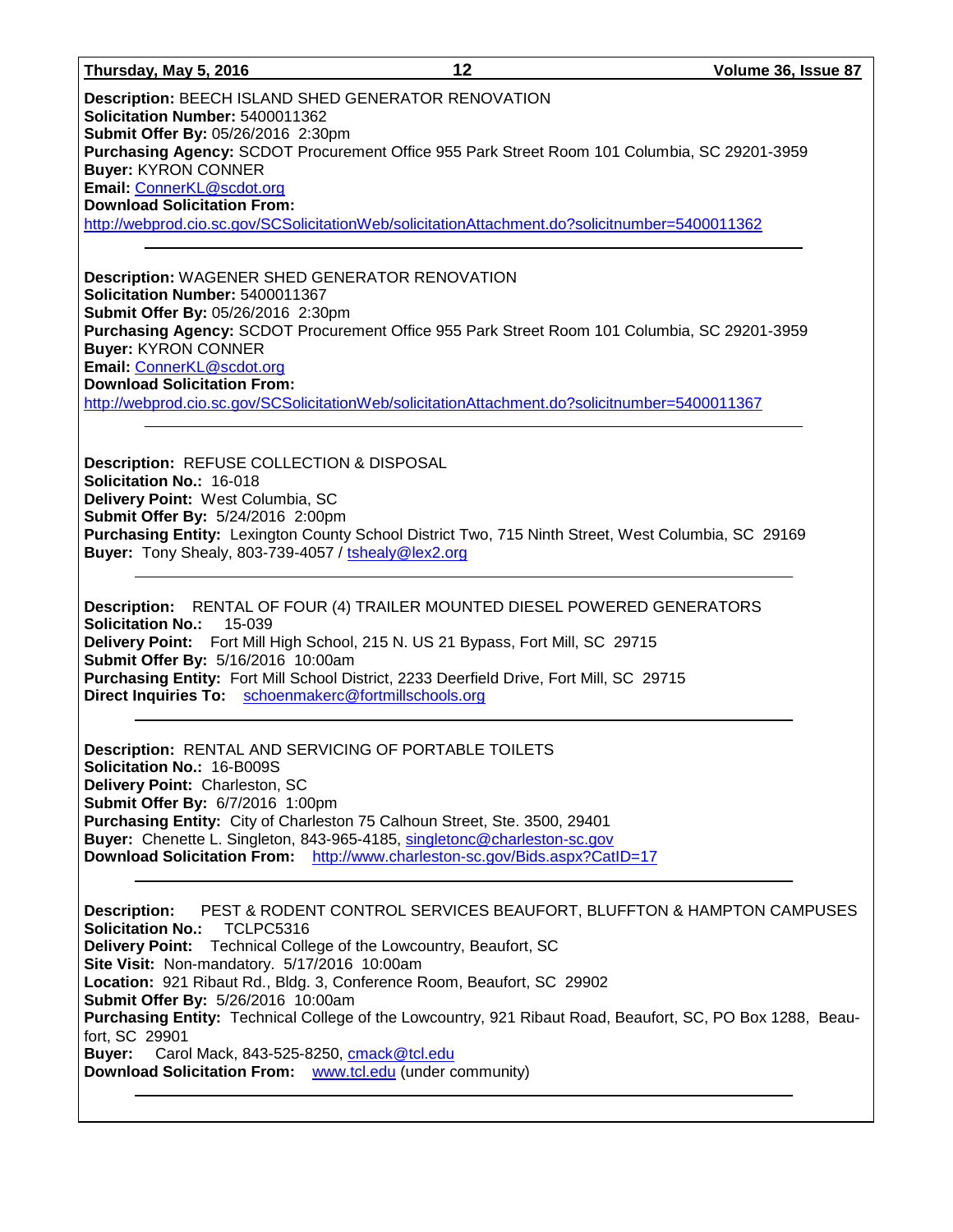## **Thursday, May 5, 2016 13 Volume 36, Issue 87**

**Description:** FOOD SERVICE MANAGEMENT **Solicitation No.:** RFP No. 713-539 **Delivery Point:** Seneca, SC (Oconee School District) **Pre-proposal Conf.:** Mandatory. 5/12/2016 9:00am **Location:** 125 South Cove Rd. Seneca, SC/Purchasing Conference Room **Submit Offer By:** 5/26/2016 2:00pm **Purchasing Entity:** School District of Oconee, 125 South Cove Rd., Seneca, SC 29672 **Buyer:** Wayne Putnam, 864-710-5878 / [waynep@oconee.k12.sc.us](mailto:waynep@oconee.k12.sc.us) **Download Solicitation From:** <http://www.oconee.k12.sc.us/webpages/purchasing>

**Description:** INTEGRATED WASTE MANAGEMENT SERVICES **Solicitation No.:** 74047532 **Delivery Point:** Clemson, S.C. **Submit Offer By:** 6/16/2016 2:45pm **Purchasing Entity:** Clemson University, Procurement Services, Administrative Services Bldg.,108 Perimeter Rd., Clemson, SC 29634 **Buyer:** Shirley Alexander, 864-656-2395 / [salexa2@clemson.edu](mailto:salexa2@clemson.edu) **Download Solicitation From:** Online solicitations only. Solicitations can be viewed at [www.clemson.edu/cfo/procurement/vendors](http://www.clemson.edu/cfo/procurement/vendors)

**Description:** PROVIDE SUPPLY CHAIN ASSESSMENT AND MATERIAL MANAGEMENT LOGISTICS FEASIBILITY STUDY FOR THE MEDICAL UNIVERSITY HOSPITAL AUTHORITY. **Solicitation No.:** RFP No: 684-IB **Delivery Point:** Charleston, South Carolina **Submit Offer By:** Charleston, South Carolina **Purchasing Entity:** Medical University Hospital Authority **Direct Inquiries To:** Ivan Brooks, 843-792-6849 / [brooksi@musc.edu](mailto:brooksi@musc.edu)

# **REQUEST FOR LEASE PROPOSALS**

# **LIGHT MANUFACTURING/WAREHOUSE AND OFFICE SPACE IN CHEROKEE COUNTY**

# **FOR SOUTH CAROLINA VOCATIONAL REHABILITATION DEPARTMENT**

The State of South Carolina is seeking light manufacturing/warehouse and office space in Cherokee County on behalf of South Carolina Vocational Rehabilitation Department. Information about this bid can be found at [http://admin.sc.gov/generalservices/leasing/current-solicitations.](http://admin.sc.gov/generalservices/leasing/current-solicitations)

Please direct your responses and inquiries in writing to Cynthia Young, Department of Administration, 1200 Senate Street, Suite 460, Columbia, SC 29201, Fax 803-737-7178, or [cynthia.young@admin.sc.gov.](mailto:cynthia.young@admin.sc.gov) All proposals must be received in the Real Property Services Office on or before 4:00pm, May 19, 2016.

# **GRANTS WRITER**

The Beaufort County School District is soliciting Proposals from qualified firms in response to RFP #16-020 Grants Writer. Proposals are due by 2:00pm on May 26, 2016. Specifications of RFP #16-020 may be obtained electronically at [http://www.beaufort.k12.sc.us](http://www.beaufort.k12.sc.us/) (click on "Community", "Bids & Awards") or by contacting Sandi Amsler, CPPB, Procurement Coordinator at 843-322-2349 or via e-mail at [sandi.amsler@beaufort.k12.sc.us.](mailto:sandi.amsler@beaufort.k12.sc.us)

Bids from Minority and Women Business Enterprises are strongly encouraged. AFFIRMATIVE ACTION EQUAL OPPORTUNITY EMPLOYER.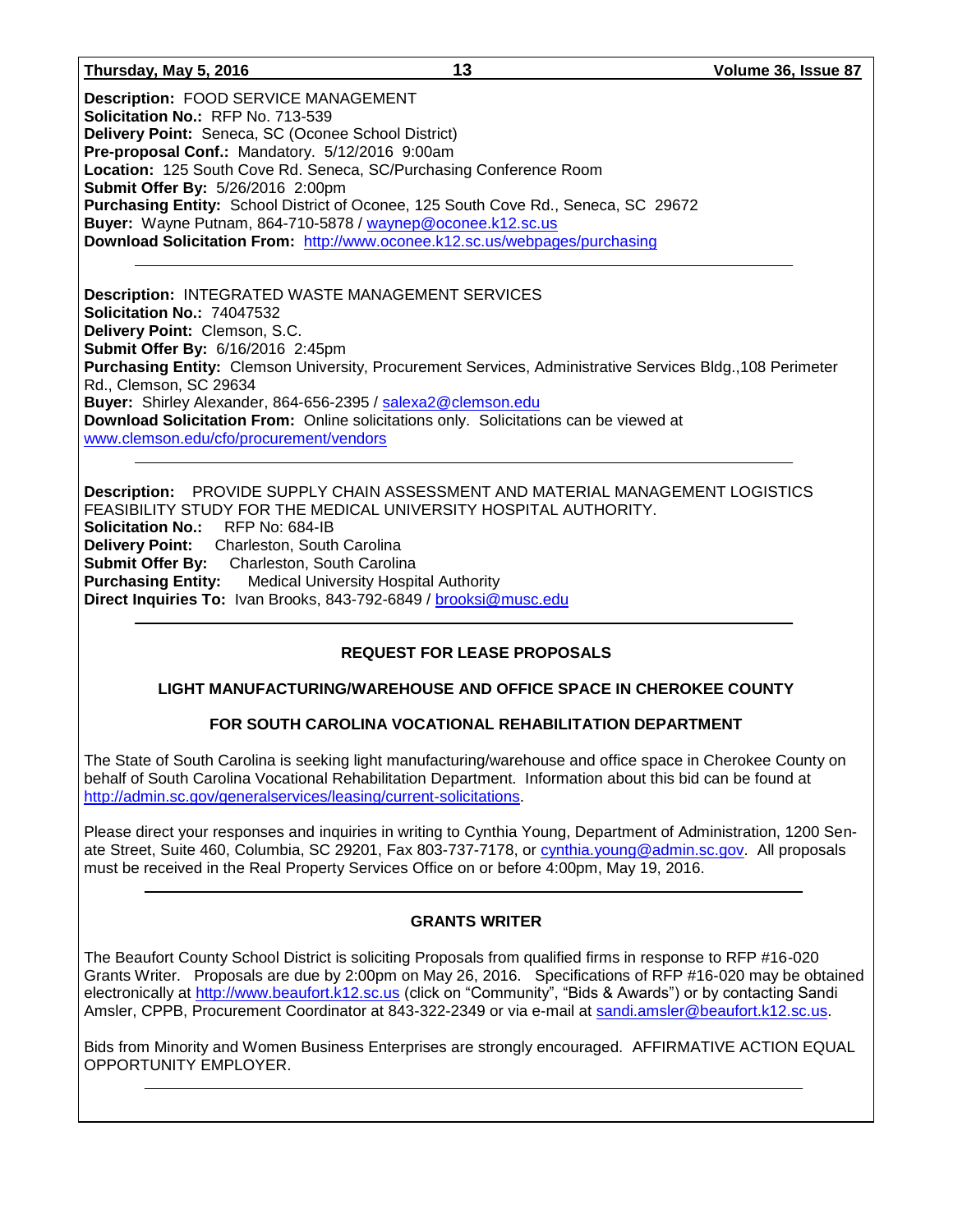# **ORANGEBURG COUNTY -- REQUEST FOR PROPOSAL -- FY16-0519**

# **ORANGEBURG COUNTY EMERGENCY SERVICES BILLING AND COLLECTION SERVICES**

Orangeburg County is seeking sealed Request for Proposals for Emergency Medical Billing and Collection Services. The RFP No. FY16-0519 is posted at [www.orangeburgcounty.org/Procurment/Solicitations](http://www.orangeburgcounty.org/Procurment/Solicitations) . Proposals are due May 19, 2016 at 11:00am. Late proposals will not be accepted. You may contact J. Shuler at 803-533-6121 or e-mail [jshuler@orangeburgcounty.org](mailto:jshuler@orangeburgcounty.org) if necessary. Orangeburg County has the right to accept or reject any or all proposals.

# **WOODEN RECYCLE CONTAINERS -- CITY OF NORTH MYRTLE BEACH -- 2016-017LW**

The City of North Myrtle Beach requests bids to furnish material and labor and build 60 wooden recycle containers. Bids are due no later than 2:00pm, June 2nd, 2016 at the Support Services Building, 1120 2nd, Ave. South, North Myrtle Beach, SC. The time is according to the conference room clock and is set to World Time. The City of North Myrtle Beach reserves the right to waive informalities and to accept or reject any or all quotes and to award the contract in its best interest.

For bid documents or information, email [jlwilliford@nmb.us.](mailto:jlwilliford@nmb.us)

**Description:** MOBILITY PROJECT – RE-BID **Solicitation No.:** -RFP16-0182 **Delivery Point:** Orangeburg, SC **Site Visit:** Non-Mandatory. Contact for appt.: Melissa Hampton, 803-535-1632 **Submit Offer By:** 6/3/2016 12:00pm **Purchasing Entity:** Orangeburg Consolidated School District Five, 578 Ellis Ave., Orangeburg, SC 29115 **Buyer:** Taphnie Sanders, Network Administrator, 803-533-7975 or email: [taphnie.sanders@ocsd5.net](mailto:taphnie.sanders@ocsd5.net) **Direct Inquiries To:** Vanester S. Ravenell, Procurement Supervisor- [vanester.ravenell@ocsd5.net](mailto:vanester.ravenell@ocsd5.net) - Bid packets & responses can be found via the District website at [http://goo.gl/zt5VeF.](http://goo.gl/zt5VeF)



**Description:** PROVIDE ACCOUNTING SERVICES TO RECONCILE FISCAL YEAR JULY 1, 2015 - JUNE 30, 2016 AND PREPARE FINANCIAL STATEMENTS WITH DISCLOSURES FOR THE AUDIT. **Solicitation No.:** 201605 **Delivery Point:** Chester, S.C. **Submit Offer By:** 5/20/2016 4:30pm **Purchasing Entity:** Senior Services Inc. of Chester County, 1197 Armory Road, Chester, SC 29706 **Buyer:** Jennifer Davis, 803-385-3181, [jdavis@chesterconnector.com](mailto:jdavis@chesterconnector.com) **Download Solicitation From:** Jennifer Davis / 803-385-3181 / [jdavis@chesterconnector.com](mailto:jdavis@chesterconnector.com)

**Supplies** 

**Description:** FURNISH & DELIVER SPORT BOTTLES **Solicitation Number:** 5400011501 **Submit Offer By:** 05/19/2016 2:00pm **Purchasing Agency:** SC Department of Social Services Columbia, SC 29202-1520 **Buyer:** TINA MCDANIEL **Email:** [Tina.McDaniel@dss.sc.gov](mailto:Tina.McDaniel@dss.sc.gov) **Download Solicitation From:**  <http://webprod.cio.sc.gov/SCSolicitationWeb/solicitationAttachment.do?solicitnumber=5400011501>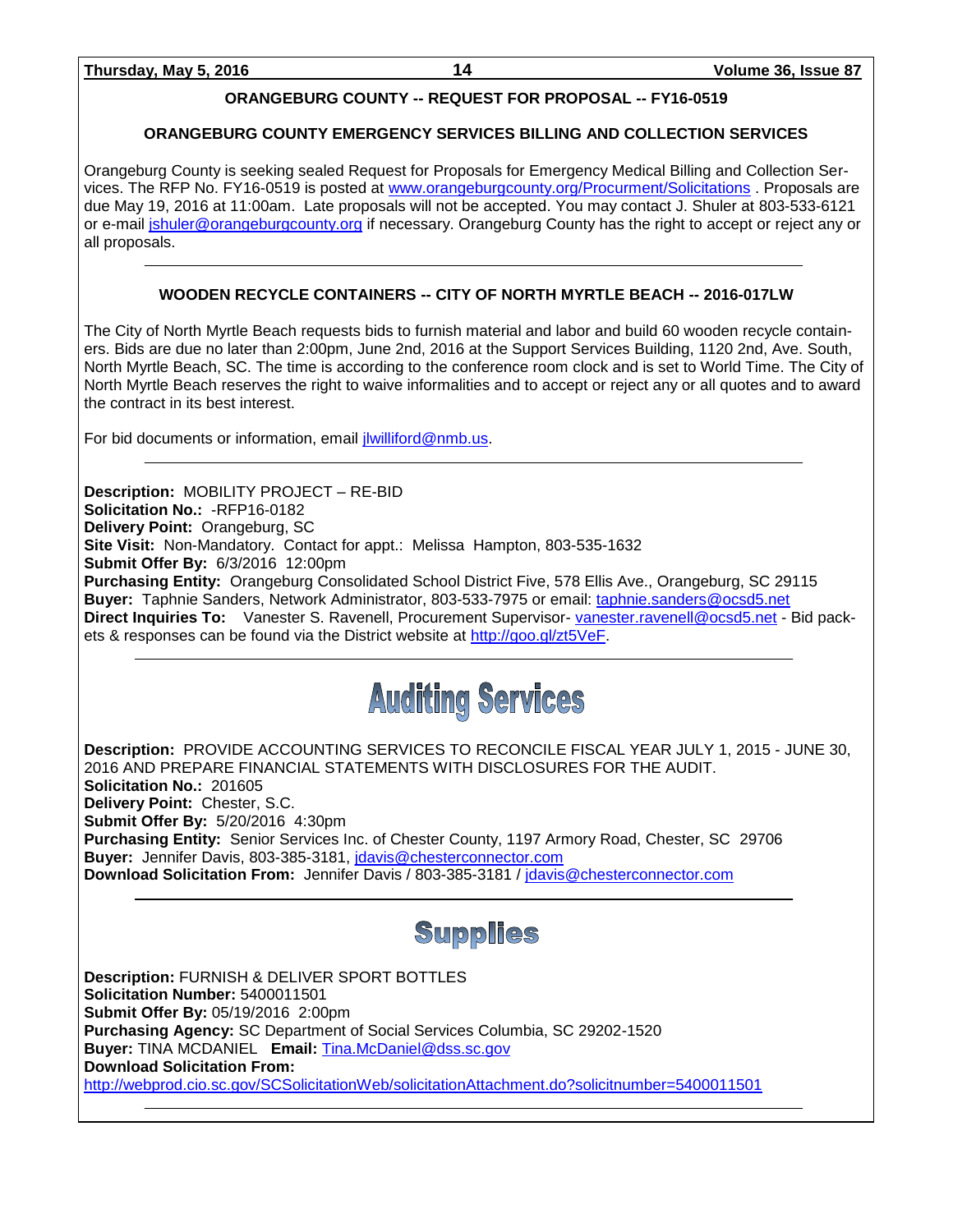### **Thursday, May 5, 2016 15 Volume 36, Issue 87**

**Description:** PREA GUIDES **Solicitation Number:** 5400011498 **Submit Offer By:** 05/12/2016 10:00am **Purchasing Agency:** SC Department of Corrections 4420 Broad River Road Columbia, SC 29210 **Buyer:** MELISSA MIMS **Email:** [Mims.Melissa@doc.state.sc.us](mailto:Mims.Melissa@doc.state.sc.us) **Download Solicitation From:**  <http://webprod.cio.sc.gov/SCSolicitationWeb/solicitationAttachment.do?solicitnumber=5400011498>

**Description:** AVIATION FUEL **Solicitation Number:** 5400011510 **Submit Offer By:** 05/12/2016 10:00am **Purchasing Agency:** Department of Administration 1200 Senate Street, Suite 409 Columbia, SC 29201-3200 **Buyer:** WILLIAM EVANS **Email:** [Jason.Evans@admin.sc.gov](mailto:Jason.Evans@admin.sc.gov) **Phone:** 803-737-2805 **Download Solicitation From:**  <http://webprod.cio.sc.gov/SCSolicitationWeb/solicitationAttachment.do?solicitnumber=5400011510>

**Description:** PIPING INSULATION FOR DORMITORY ROOMS **Solicitation No.:** USC-RFQ-2966-JB **Submit Offer By:** 5/18/2016 12:00pm **Purchasing Entity:** University of South Carolina, 1600 Hampton, Suite 606, Columbia, SC 29208 **Buyer:** Juaquana Brookins, 803-777-3596 / [jbrookin@fmc.sc.edu](mailto:jbrookin@fmc.sc.edu) **Download Solicitation From:** purchasing.sc.edu

**Description:** PROVIDE BREAD PRODUCTS FOR DARLINGTON COUNTY SCHOOL DISTRICT **Solicitation No.:** 1516-30 **Delivery Point:** Darlington County School District, 120 East Smith Avenue, Darlington, SC 29532 **Submit Offer By:** 5/19/2016 11:00am **Purchasing Entity:** Darlington County School District, 120 East Smith Avenue, Darlington, SC 29532 **Buyer:** Nan Johnson, 843-398-2272, [Nannette.johnson@darlington.k12.sc.us](mailto:Nannette.johnson@darlington.k12.sc.us) **Direct Inquiries To:** Questions must be in writing and received by 11:00am, May 11, 2016. All inquiries must be directed to Nan Johnson and the solicitation no. and name must be noted. Questions can be submitted by e-mail to [Nannette.johnson@darlington.k12.sc.us.](mailto:Nannette.johnson@darlington.k12.sc.us) The solicitation no. and name must appear in the "Subject" field; by fax to 843-398-2240 or mailed to Nan Johnson, 120 East Smith Avenue, Darlington, SC 29532. **Download Solicitation From:** [www.darlington.k12.sc.us](http://www.darlington.k12.sc.us/) click "Departments" click "Finance & Procurement" click "Solicitations" click "2015-16 Solicitations"

# **YORK CO. -- NOTICE OF BID 2355**

York County is seeking sealed bids for the purchase of 30,000 (+or-) tons of macadam base materials loaded into trucks furnished by York County. Direct any questions concerning this bid to Raymond Bailey, Road Maintenance at 803-818-6506, email: [raymond.bailey@yorkcountygov.com.](mailto:raymond.bailey@yorkcountygov.com) Bids will be received in the York County Purchasing Department, Room 114, 6 S. Congress St., York, SC 29745 until 12:30pm Wednesday, June 1, 2016 at which time said bids will publicly opened. This bid is listed on the York County Purchasing web site at [www.yorkcountygov.com/purchasing.](http://www.yorkcountygov.com/purchasing)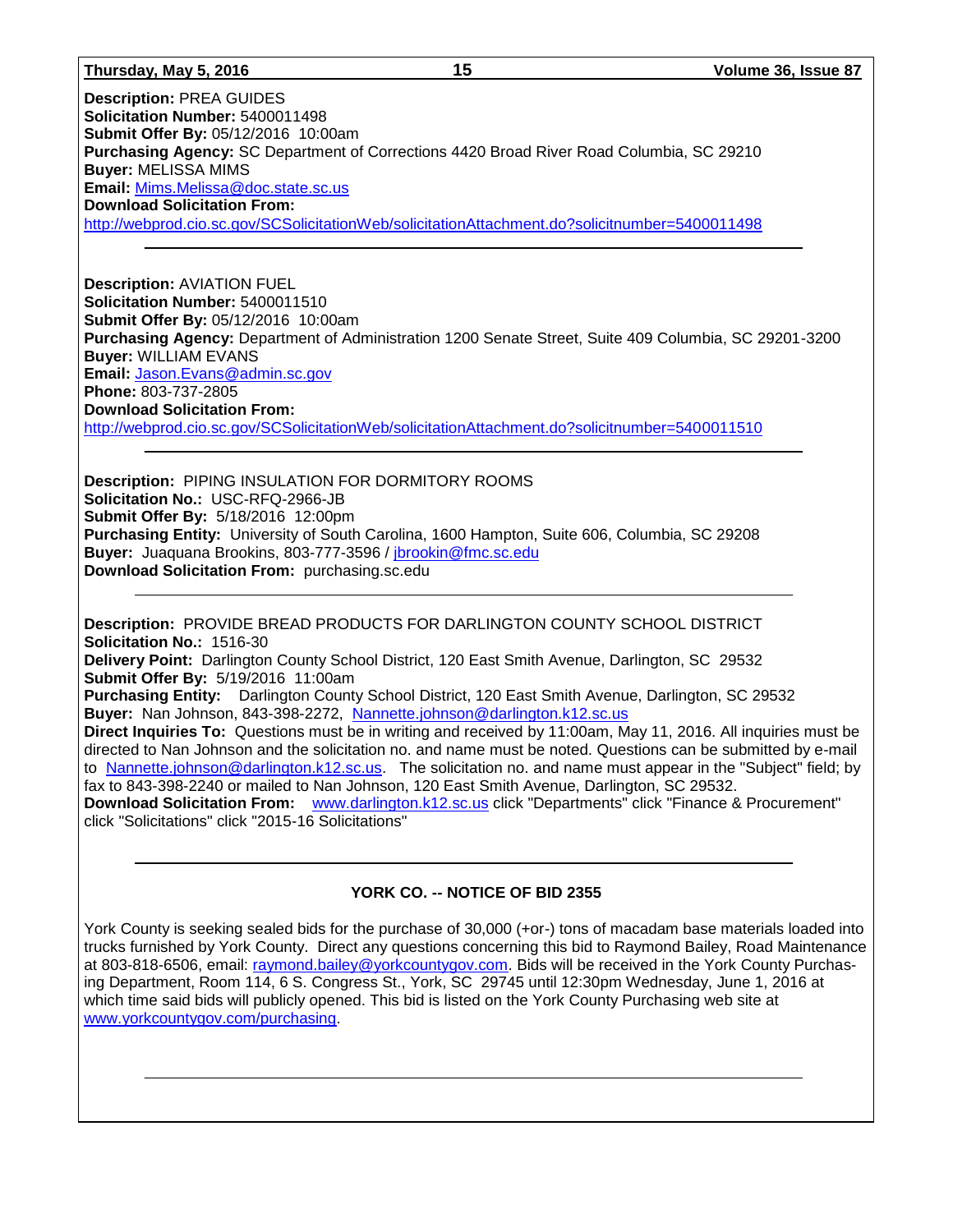# **BAND UNIFORMS**

The Beaufort County School District is soliciting Proposals from qualified firms in response to Request for Quotes – Band Uniforms – May River High School. Proposals are due by 11:00am on May 12, 2016. Specifications of the Request for Quotes may be obtained electronically at [http://www.beaufort.k12.sc.us](http://www.beaufort.k12.sc.us/) (click on "Community", "Bids & Awards") or by contacting Sandi Amsler, CPPB, Procurement Coordinator at 843-322-2349 or via e-mail at [sandi.amsler@beaufort.k12.sc.us.](mailto:sandi.amsler@beaufort.k12.sc.us)

Bids from Minority and Women Business Enterprises are strongly encouraged. AFFIRMATIVE ACTION EQUAL OPPORTUNITY EMPLOYER

# Intent to Sole Source

# **SOUTH CAROLINA DEPARTMENT OF HEALTH & HUMAN SERVICES**

It is the intent of the Department of Health & Human Services to issue a Sole Source procurement for the configuration, optimization, and training of its multiple Atlassian tools, specifically JIRA Software, Confluence, Bitbucket, Bamboo, and related plugins

to an Atlassian Enterprise Platinum Expert.

The expert is to investigate the current implementation, make best practice recommendations for the Atlassian suite, and assist with a best practice and governance based implementation of the toolset.

To include:

**● Discovery sessions to finalize an understanding of SCDHHS' formal requirements**

**● Requirements gathering, advisory sessions, and implementation work around:**

**a. Scaling adoption of the Atlassian suite including systems governance, establishing baseline usage patterns, and training plans**

**b. Plugins such as Zephyr, Structure, Agile, Capture, and those that allow capacity and resourcing planning or reporting tools c. Tools integration with Project Online for O365 (PWA) and Selenium integration**

**● Atlassian tool configuration and use improvements such as projects, workflows, dashboards, repository configuration, wiki configurations, build tool configuration and reporting**

**● HealthCheck around systems sizing, administration and governance, and backup processes**

**● Document existing 'asis' configuration of all SCDHHS Atlassian tools and plugins**

**● Training sessions and artifacts to accelerate team's adoption and configuration to match SCDHHS' requirements**

The Department of Health & Human Services seeks any vendor who can provide the requirements noted above. Responses will be accepted until 10:00am, May 11, 2016. Please submit all inquiries and responses to Victoria G. Easterlin, CPPB, CPM at [easterv@scdhhs.gov.](mailto:easterv@scdhhs.gov)

# **SCBO Notices**

# **VENDORS, DON'T NEGLECT TO CHECK THE STATE'S FIXED PRICE BIDS**

If authorized by the original solicitation, the State may use "competitive fixed price bidding" to create procurements with an open response date. These fixed price bids are advertised in SCBO once, but the solicitation may provide for bids to be accepted continuously or periodically during the contract term. The links below take you to a listing of all open solicitations conducted by the central purchasing office using the competitive fixed pricing bidding rules.

> Fixed Price Bids - [Information Technology](http://www.mmo.sc.gov/PS/vendor/PS-vendor-fixed-price-bids-it.phtm) (Open Response Date) Fixed Price Bids - [Supplies & Services](http://www.mmo.sc.gov/PS/vendor/PS-vendor-fixed-price-bids-ss.phtm) (Open Response Date)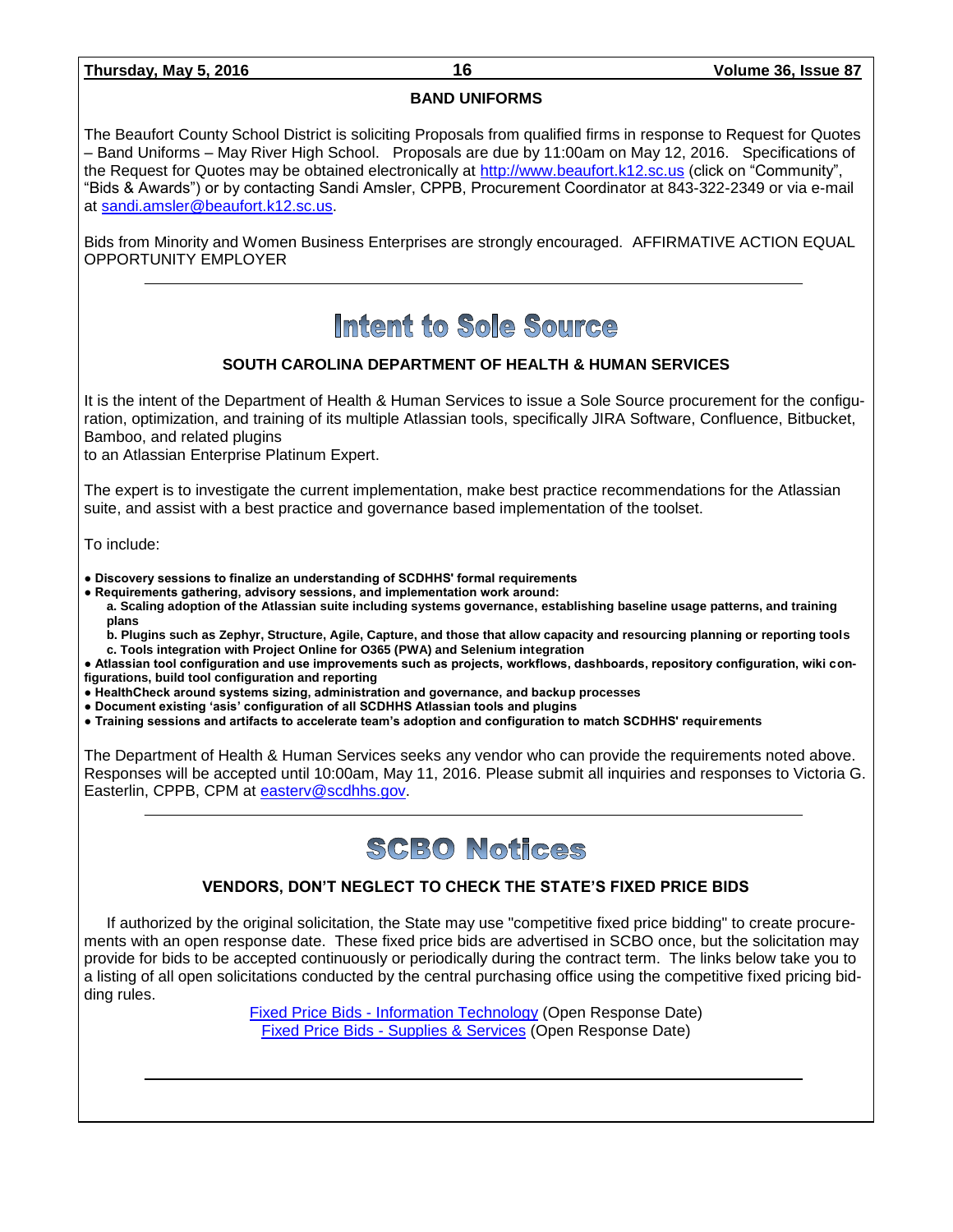### **Thursday, May 5, 2016 17 Volume 36, Issue 87**

 $\mathcal O$  xcellent opportunity for small, minority, new start-up, veteran and historically under-utilized businesses but a great networking event for any business.

South Carolina Association of Governmental Purchasing Officials

ESTABLISHED IN 1978

Visit different agency booths at each location to learn how to maximize the public procurement process, increase networking opportunities and meet with State-wide **Municipalities, Counties, School Districts and State Procurement Agency officials.** 

THURSDAY. June 2nd from 9am-12pm **LEXINGTON MUNICIPAL** CONFERENCE CENTER 111 Maiden Lane Lexington, SC 29072

THURSDAY, June 16th from 9am-12pm CHARLESTON AREA **CONVENTION CENTER** Exhibit Hall A1 5000 Coliseum Drive North Charleston, SC 2941

\$50.00 per person or \$80.00 per person for **BOTH** events. \$65.00 at the door on the day of the show

Registration information online at: www.scagpo.org-For Information, Call 803-896-0670 or email Jo Marie Brown at Region1@scagpo.org

A few agencies that will be represented: Lexington County and Town of Lexington, Materials Management Office,<br>North Charleston, SC Department of Corrections, SC DNR, SC Department of Juvenile Justice, Dorchester, Berkeley<br>